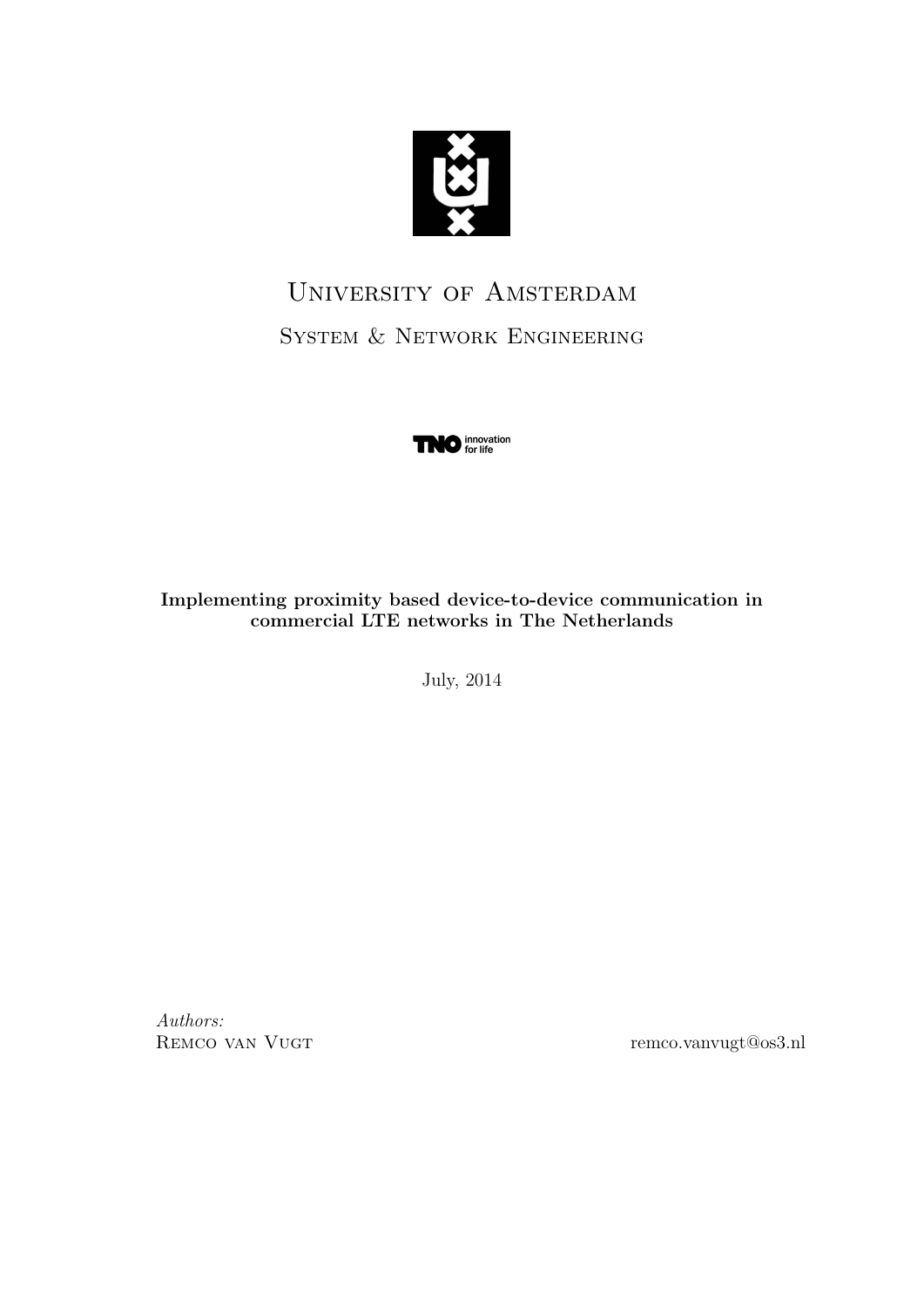#### Abstract and management summary

Standardization body 3GPP is currently including a new technique in standardization: proximity based device-to-device communication. The proximity part allows devices in physical proximity to discover each other and the device-to-device communication allows these devices to start a direct LTE radio communication path without using the mobile network infrastructure. This promising new technique could be an opportunity for mobile operators to recoup some of the revenue lost by third party applications replacing traditional revenue generating services, such as Voice over IP applications replacing voice calls and Instant Messaging replacing SMS.

This research focuses on how this new technique can be implemented on LTE networks in The Netherlands. A summary is given of the various implementation options that have been published and shows the main challenges in the implementation of this technique. Results show that these challenges are both technical and organizational. Especially the organizational part requires operators to start organizing in order to succeed in successful implementation of this new technique.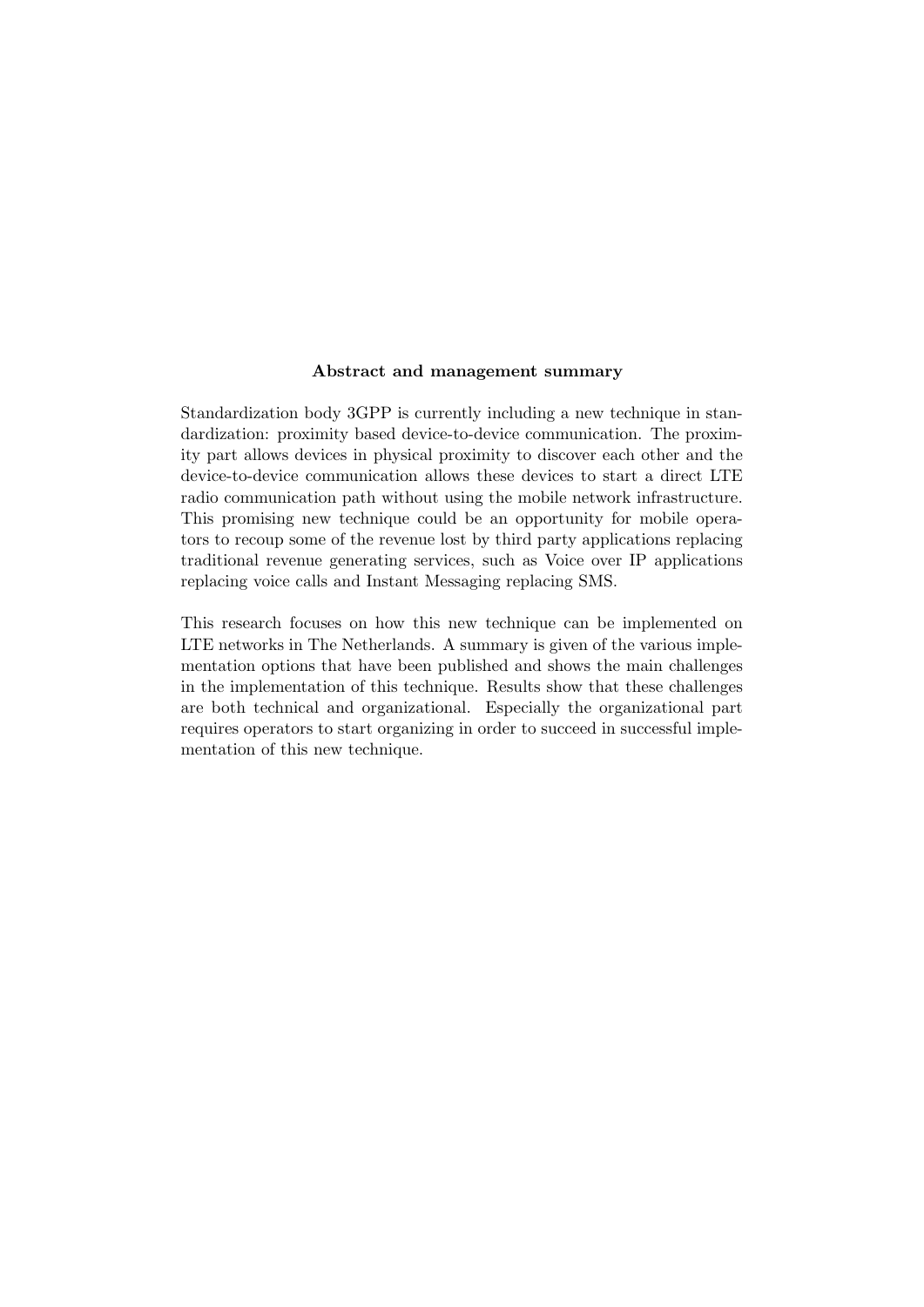## **Contents**

| $\mathbf{1}$   |                              | Introduction                                                                                           | $\mathbf{1}$   |
|----------------|------------------------------|--------------------------------------------------------------------------------------------------------|----------------|
|                | 1.1                          | Introduction to ProSe                                                                                  | $\mathbf{1}$   |
|                | 1.2                          |                                                                                                        | $\overline{2}$ |
|                | 1.3                          |                                                                                                        | $\overline{4}$ |
|                | 1.4                          |                                                                                                        | $\overline{4}$ |
|                | 1.5                          |                                                                                                        | $\overline{4}$ |
|                | 1.6                          |                                                                                                        | $\overline{4}$ |
| $\overline{2}$ |                              | <b>Technical background</b>                                                                            | 5              |
|                | 2.1                          |                                                                                                        | $\overline{5}$ |
|                | 2.2                          |                                                                                                        | $\overline{5}$ |
|                | 2.3                          |                                                                                                        | 6              |
|                |                              | 2.3.1                                                                                                  | $\overline{7}$ |
|                |                              | 2.3.2                                                                                                  | $\overline{7}$ |
|                |                              | 2.3.3                                                                                                  | $\overline{7}$ |
|                |                              | 2.3.4                                                                                                  | 8              |
|                |                              | 2.3.5<br>Spectrum summary and conclusion $\ldots \ldots \ldots \ldots \ldots \ldots$                   | 8              |
|                | 2.4                          |                                                                                                        | 8              |
|                |                              | 2.4.1<br>Authorization for resource use                                                                | 9              |
|                |                              | 2.4.2                                                                                                  | 9              |
| 3              |                              | Use cases                                                                                              | 12             |
|                | 3.1                          |                                                                                                        | 13             |
|                | 3.2                          |                                                                                                        | 14             |
| 4              |                              | <b>Implementation options</b>                                                                          | 14             |
|                | 4.1                          | Implementation option 1: per current 3GPP specification $\ldots \ldots \ldots$                         | 15             |
|                | 4.2                          | Implementation option 2: Allowing transmission in any frequency resource                               | 15             |
|                | 4.3                          | Implementation option 3: dedicated radio resources ("shared spectrum").                                | 16             |
|                | 4.4                          | Implementation option 4: EPC based discovery $\dots \dots \dots \dots \dots$                           | 16             |
| 5              |                              | <b>Evaluation</b>                                                                                      | 16             |
|                | 5.1                          | Technical $\ldots \ldots \ldots \ldots \ldots \ldots \ldots \ldots \ldots \ldots \ldots \ldots \ldots$ | 16             |
|                | 5.2                          |                                                                                                        | 17             |
|                | 5.3                          |                                                                                                        | 19             |
|                |                              |                                                                                                        |                |
| 6              |                              | <b>Conclusion and discussion</b>                                                                       | 22             |
| 7              | Future research              |                                                                                                        |                |
| 8              | <b>References</b>            |                                                                                                        |                |
| 9              | Appendix A: list of acronyms |                                                                                                        | 27             |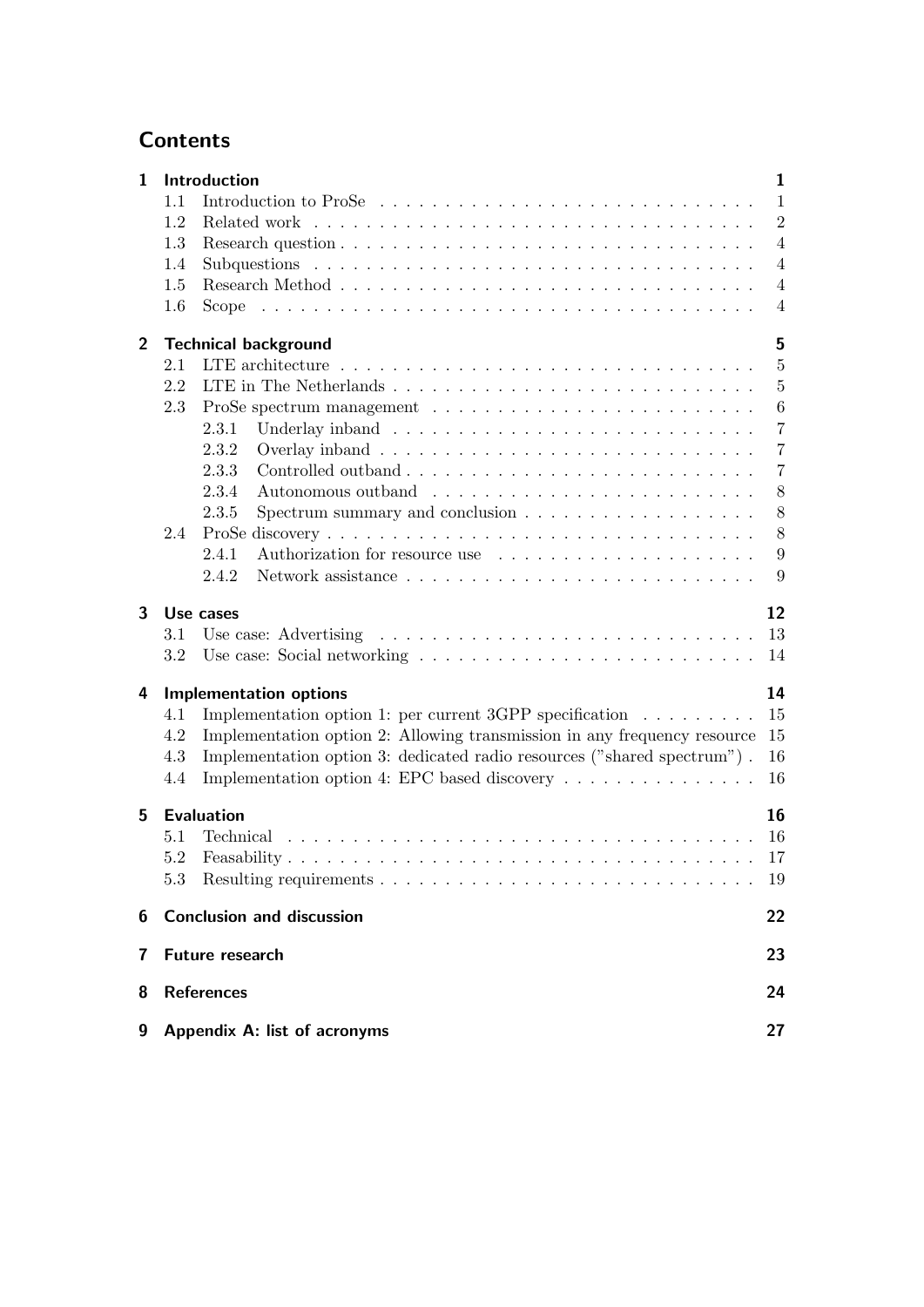## 1 Introduction

With the current roll-out of the 4th generation mobile telecommunications network (4G) in the Netherlands, the ever increasing demand for mobile bandwidth is being satisfied. While this may keep business and consumer users happy for at least a while, operators are being challenged with this new development.

The more traditional revenue generating activities such as voice calls and Short Message Service (SMS) are more and more replaced by over-the-top (OTT) services: Voice over IP (VoIP) and Instant Messaging (IM). The OTT principle leaves operators responsible only for transporting IP packets without providing any content. This development leads to smaller profit margins for operators, while on the other hand further increases demand for bandwidth.

The increasing demand for bandwidth forces operators into doing substantial investments in new networks and spectrum licenses. On the other hand, customers expect to pay less and less for their connectivity. This forces operators into new business models to retain profits. One way to achieve this, is by adding new value to the product which can not be replaced by OTT services from a technical point of view. In other words, exploiting the full potential of the new technical possibilites which come with the 4th and 5th generation of mobile telecommunication networks.

TNO is conducting research for the telecommunications industry into new and emerging technologies. One example of new technoglogy in LTE is Proximity based services (ProSe). ProSe enables direct device to device (D2D) communication, and device discovery when devices are in phyiscal proximity of each other. ProSe introduces opportunities for operators to compensate on lost revenues, however it's implementation comes with several challenges. In this research we identify these challenges and propose some solutions to overcome these challenges.

First we will give a summary of the ProSe / D2D technoglogy, the technical background and related work. Second, two use cases will be introduced for the ProSe / D2D technology. Based on the use cases and study of the related work and literature an evaluation of the implementation options will be given. Finally a conclusion and advice to telecom operators will conclude this report.

For the ease of reading acronyms are used after the first occurence of terminology. A list of acronyms is provided as appendix to this report.

#### 1.1 Introduction to ProSe

Proximity based services enables direct device to device (D2D) communication and device discovery when devices are phyiscally in each others proximity. This opens up the possibilities for:

• Providing services based on the users physical location (e.g. advertising)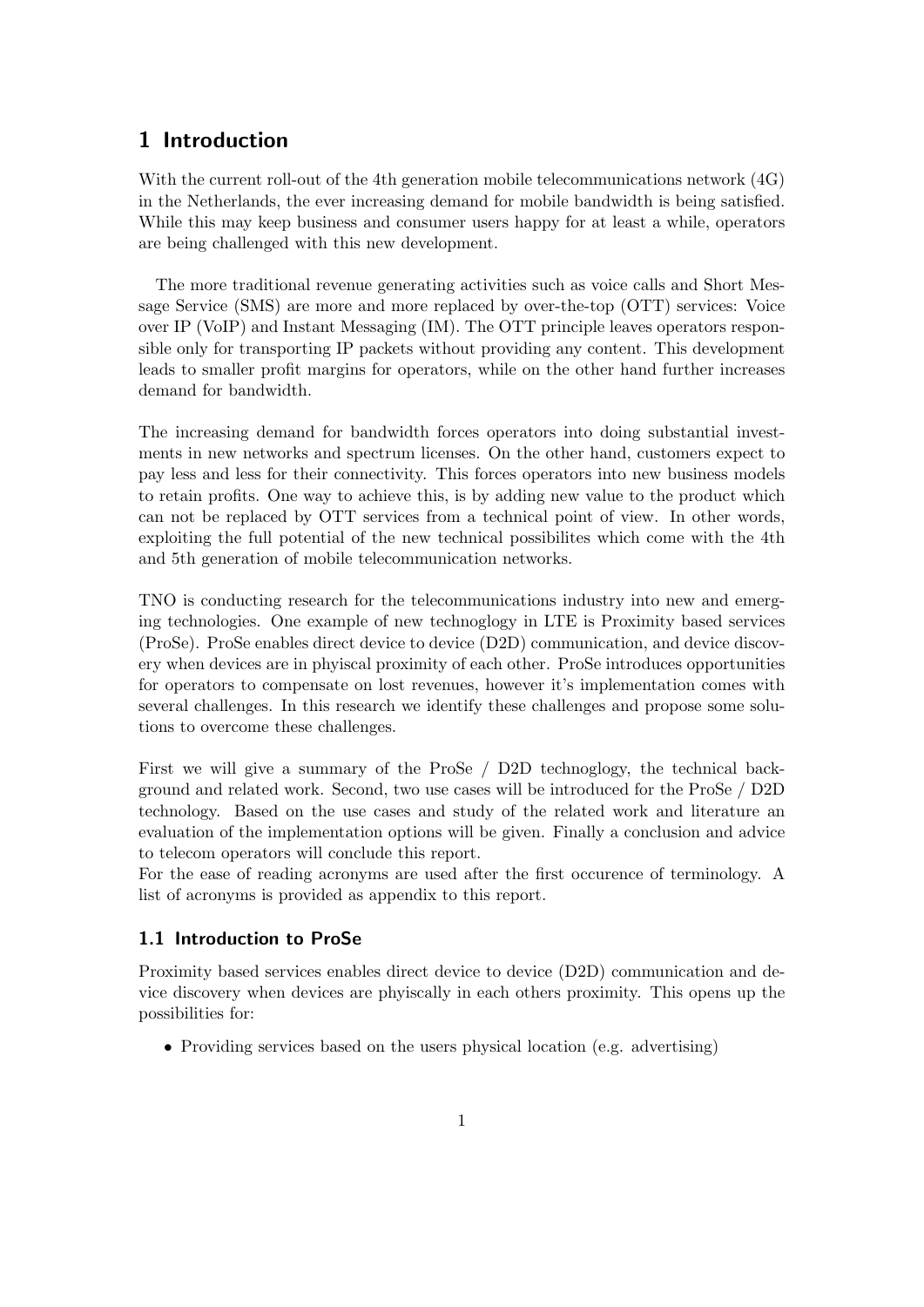- Enables more efficient use of the operators spectrum and can be used to offload the network
- Enables communication in emergency situations

An example use case to provide services based on the users location is advertising. Businesses can communicate daily offers to potential customers that are actually in the close proximity of the business. For example a restaurant can advertising the daily menu, or a store can advertise a special offer only valid for today.

D2D communication based on proximity can also be used to form mesh networks, in which devices communicate directly with each other. In LTE networks, the eNB (the LTE equivalent of the Base Tranceiver Station in GSM) is used for communicating with the User Equipments (UEs). It sends and receives radio signals using antennas and provides data encryption and controls the radio resources (e.g. spectrum). eNBs have limited reach, which can lead to blind spots if eNBs are not positioned accordingly or if the radio signals are weakened (e.g. by building materials). One device may not be able to reach the eNB but may be able to reach a second device. The second device in turn is able to reach the eNB. In the D2D mesh network scenario, the second device can forward the radio communication between the first device and the eNB.

Another application is sending large data stream between devices. For example when sharing files. In a more traditional setup, this has to be routed over the base station therefore posing a load on the network. If a large file can be sent directly between devices this offloads the network.

D<sub>2</sub>D communication can also be used in case of an emergency situation. For example when communications infrastructures are destroyed by (natural) disasters. The US Federal Communications Commission has recently announced its support for the LTE standard for public safetey purposes. [5]

#### 1.2 Related work

ProSe is currently being standardized at the Third Generation Partnership Project (3GPP) [1]. The 3GPP is a partnership between leading entities in the field of cellular communications. This includes carriers, operators, device manufacturers, research facilities and governmental telecom bodies. 3GPP works in releases. Each release contains a new set of specifications for the next level of technology to be implemented. At the time of writing release 12 is being completed, which is planned for completion in September 2014. The use of ProSe / D2D for public safety applications is included in release 12.

A substantial amount of research has been done into ProSe and D2D communications. This includes research on sharing the radio spectrum and avoiding interference [28], (early) explorations of the commercial possibilites of ProSe and D2D communication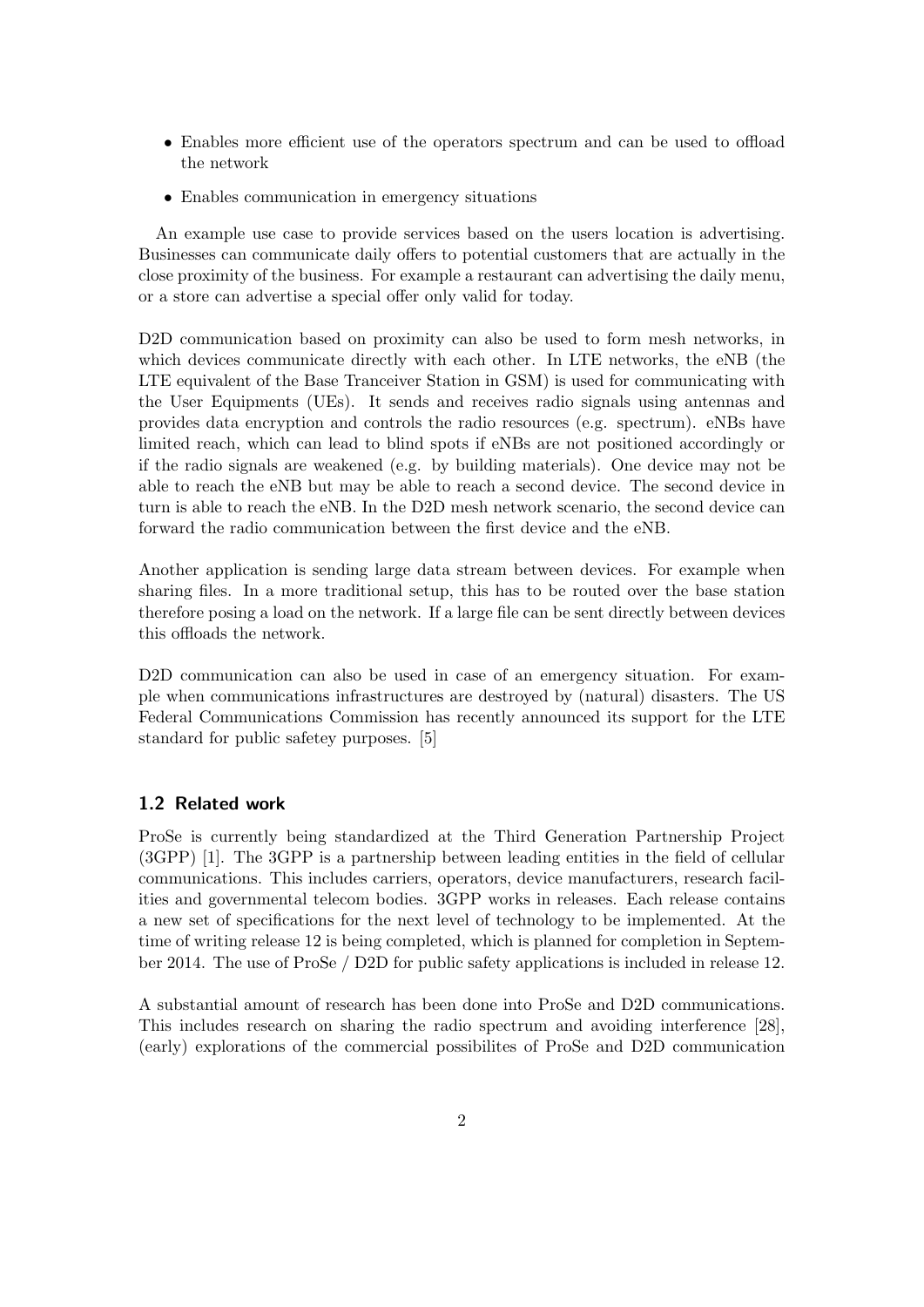[25], exploration of privacy related aspects [21] and studies that summarize the current state-of-the-art [19] [10].

Besides the substantial research into the field of ProSe and D2D communication that is already conducted, there seems to be a lack of research into protocols and interoperability. The same conclusion is drawn by Asadi et al [10] in their recent survey: The majority of researchers have addressed issues such as interference, resource allocation, power allocation, and so on. Only a few researchers propose protocols for D2D communications.. One concrete protocol specification has been proposed by Raghothaman et al [24]. Although this protocol specification in itself is fairly detailed, it lacks analysis on practical implementation and interoperability between carriers.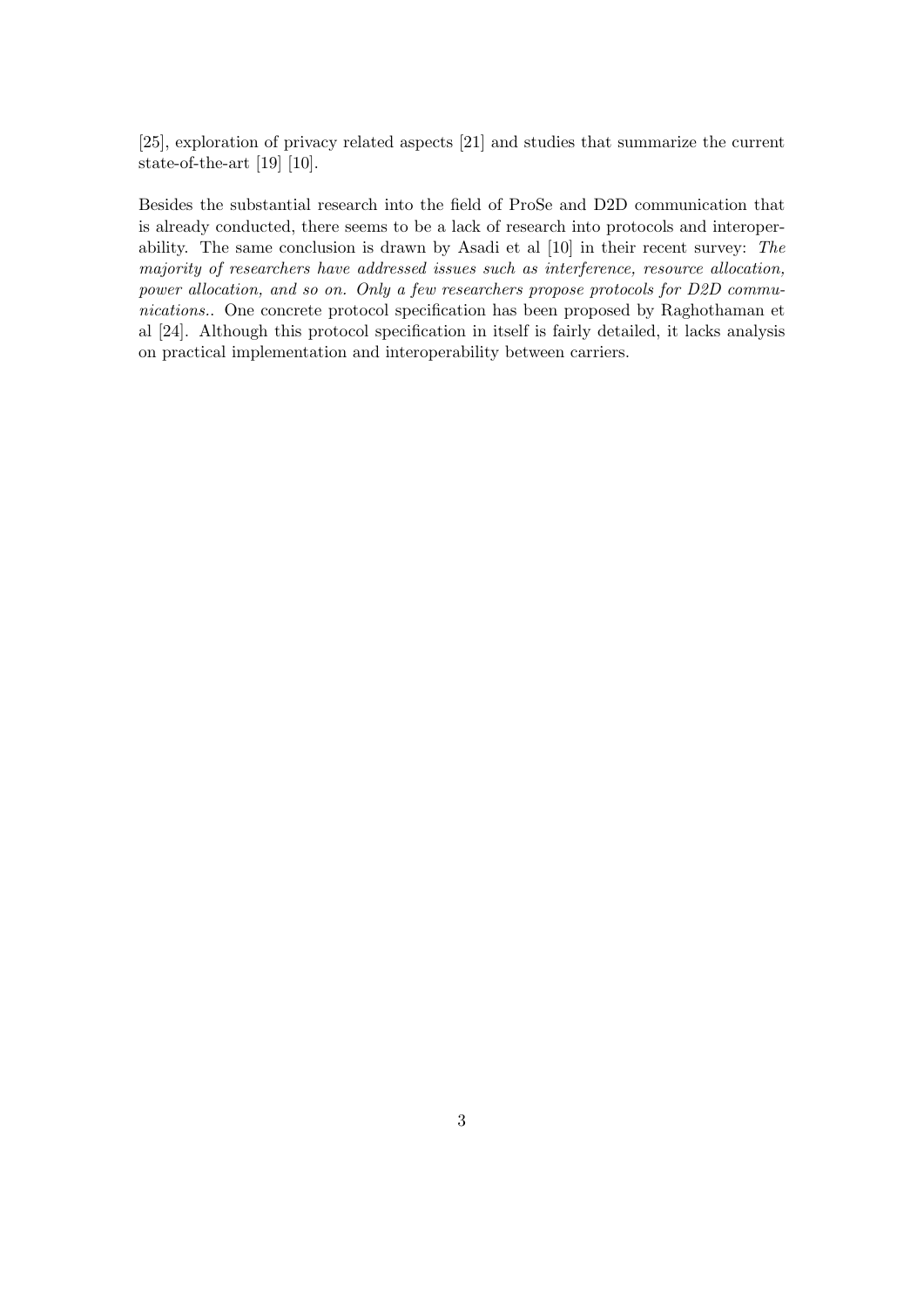#### 1.3 Research question

In this research we will determine the technical and organizational requirements for a practical implementation of ProSe / D2D communication. The research will be centered around the following research question:

What are the organizational and technical requirements for enabling proximity based services based on device to device communication on- and between the commercial LTE network operators in The Netherlands?

#### 1.4 Subquestions

The research question has been devided into the following subquestions:

- What are the adaptations needed to the LTE infrastructure to support proximity based services in the choosen use cases?
- What are the additional technical and organizational requirements to support proximity based services in the choosen use cases between customers of different mobile operators?

#### 1.5 Research Method

This research will be mainly literature study into the specifications of ProSe and D2D communication and into the protocol as proposed by [24]. The research will be centered around two use cases for ProSe. For both use cases, a set of organizational and technical requirements to implement the use case will be established. For the technical approach that best fits the requirements, the implications for enabling this cross-operator will be studied.

The first use case is centered around advertising. In this use case local businesses such as restaurants or shops advertise their daily offers using ProSe. Potential customers with a ProSe enabled subscription in proximity of the advertiser receive the offer.

The second use case is social networking. In this use case social network users can use ProSe to discover friends in their "buddy list" that are in physical proximity.

#### 1.6 Scope

The scope of this research is limited to a theoretical approach, because only preliminary technical specifications are availabe and no implementation exists yet. Given the limited timeframe of 4 weeks, no simulations or real implementations will be built. The main focus will be on the mobile telecommunications market in The Netherlands. The research will be centered around two use cases: advertising and social networking. These uses cases will be defined further in section 3. The public safety application of ProSe / D2D is outside the scope of this research. Commercial models for revenue generation, security and privacy are also outside the scope of this research.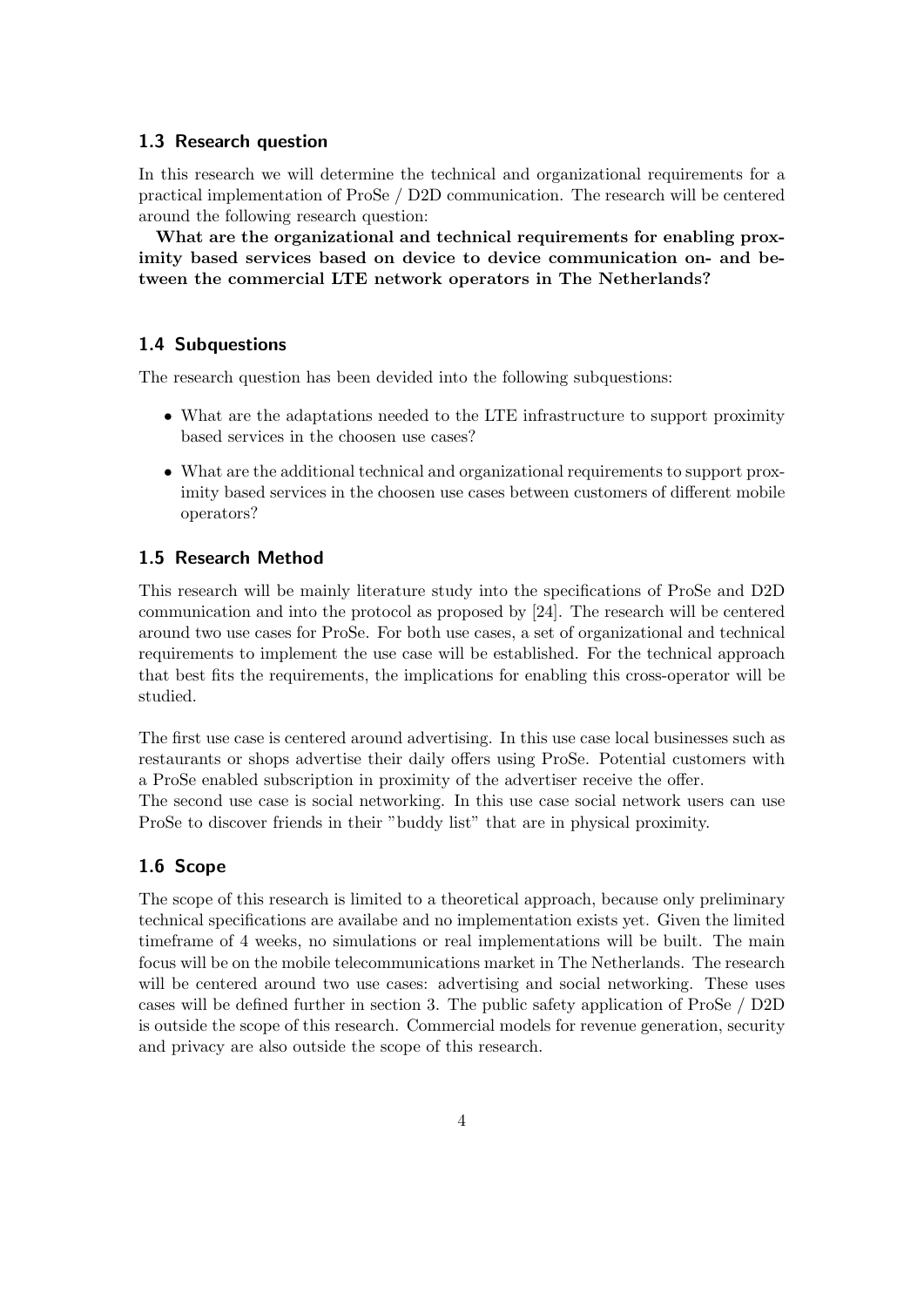## 2 Technical background

## 2.1 LTE architecture

One of the biggest differences between 3G and 4G is the core of the networks. While 3G networks still have both a circuit switched core for the handling of voice, as well as a packet switched core for the handling of data. LTE and 4G networks have the Evolved Packet Core (EPC) which is fully packet switched.



Figure 1: LTE architecture. Adapted from [1]

## 2.2 LTE in The Netherlands

Cellular operators started to introduce LTE in the first quarter of 2013. The introduction followed the frequency auction the Dutch government organized starting October 31, 2012.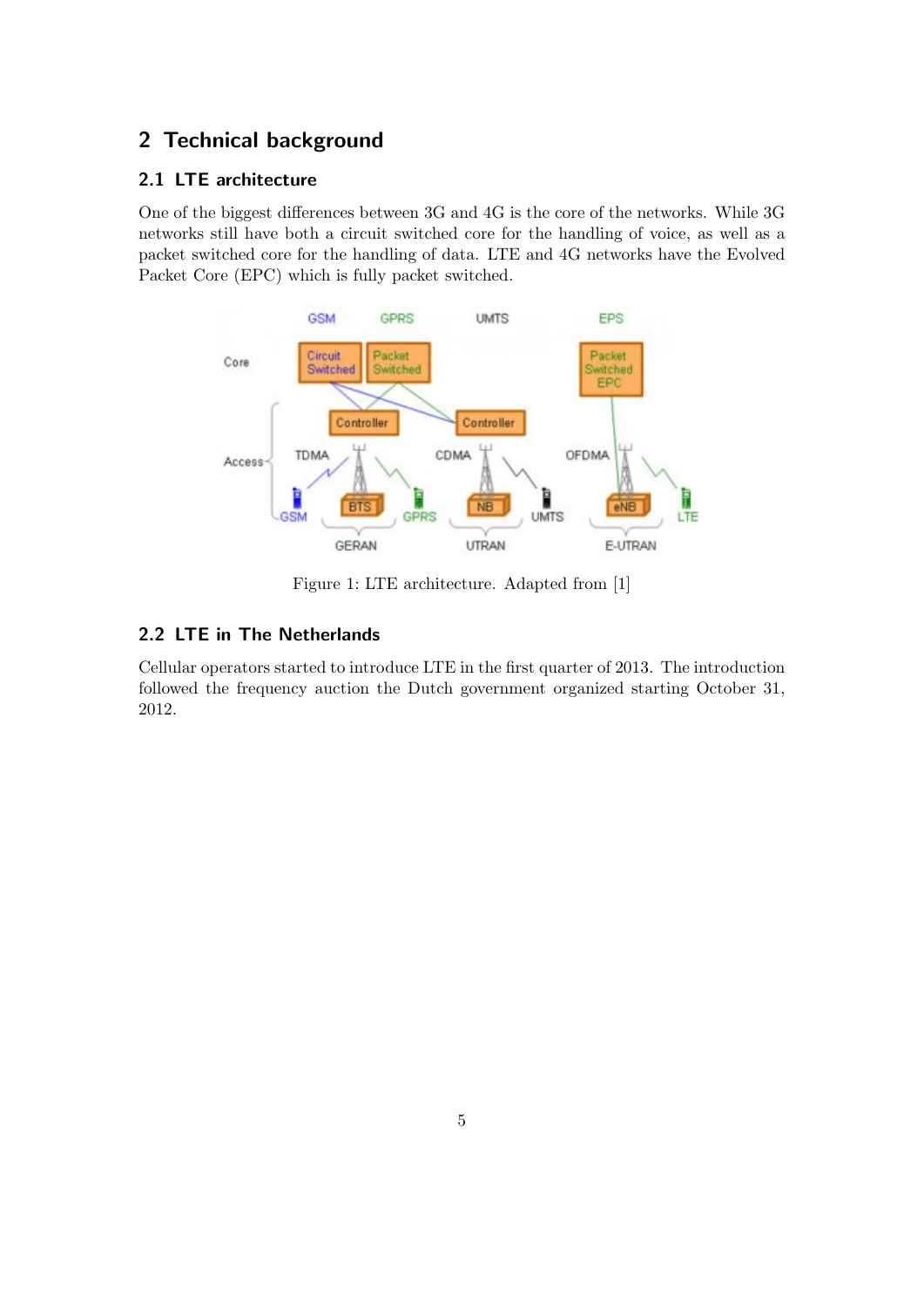

Figure 2: LTE frequencies in The Netherlands after auction. Adapted from [7]

Figure 2 shows the result of the frequency auction. The red ensquared area shows the auctioned spectrum. The colored bands show the operators: green is KPN, red is Vodafone, pink is T-mobile, black is Tele2 and Yellow is ZUM: a joint venture between cable providers Ziggo and UPC.

LTE spectrum can either be paired or unpaired. Paired frequencies are a pair of freqencies in which one frequency is used for downlink and one frequency for uplink. This principle is known as Frequency Division Multiplexing (FDM). Unpaired frequencies are single frequencies which are used for both downlink and uplink, in alternating fashing. This principle is known as Time Division Multiplexing (TDM)

#### 2.3 ProSe spectrum management

One of the biggest challenges in implementing ProSe cross-operator, is the management of the radio spectrum. As there are various options on how to implement the Radio Access Network (RAN) part of the ProSe / D2D communication, we will first lay-out the various options.

Figure 3 shows the various options considered in the standardization process, as summarized by [10].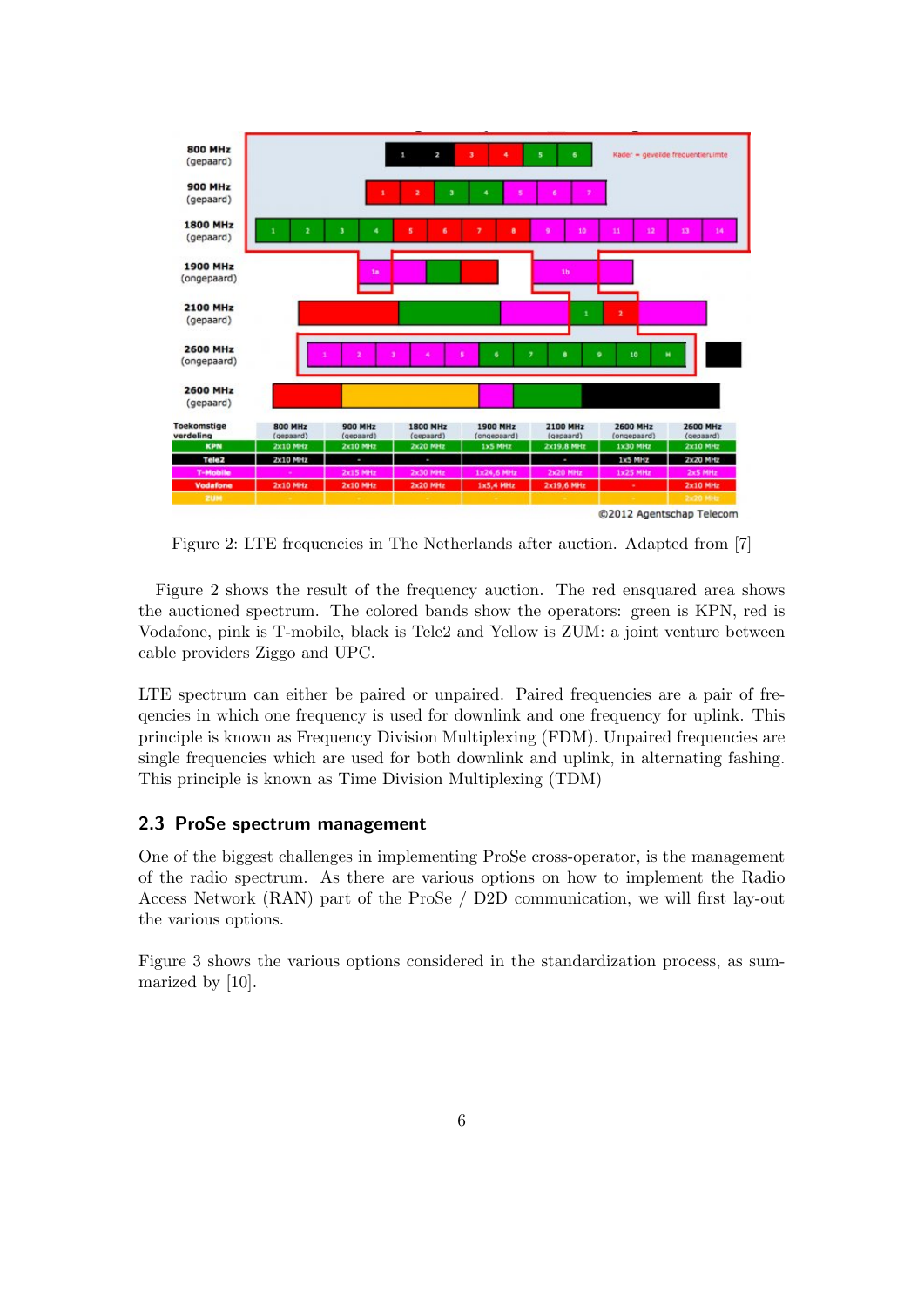

Figure 3: LTE D2D communication in radio spectrum

#### 2.3.1 Underlay inband

The inband option involves the (re)use of the licensed cellular spectrum. This means the D2D communication and ProSe disocovery operates in the licensed spectrum of the operator. Being underlay communication, there is no dedicated spectrum reserved for the D2D communication. This means the D2D communication between the User Equipment (UE) can interfere with the traffic between the UE and the eNB. Various options have been proposed to avoid interference. The main aspect of the proposed solutions is control over the spectral resources by the eNB.

#### 2.3.2 Overlay inband

Overlay inband involves the use of licensed cellular spectrum, with a dedicated frequency or frequency spectrum reserved for use by ProSe / D2D communication. When looking at the frequency spectrum in The Netherlands, all operators have licenses for the 2600 MHz spectrum. These frequencies are in general not used for larger scale LTE networks because the coverage is limited. Operators usually use these frequencies for additional (temporary) capacity in a limited area. Therefore the 2600 MHz frequency spectrum might be a suitable candidate for a dedicated overlay inband spectrum for ProSe / D2D.

#### 2.3.3 Controlled outband

Controlled outband is not using the cellular spectrum, but is using unlicensed spectrum instead. The most commonly used unlicensed spectrum is known as the Industrial Scientific and Medical band (ISM band). This is a set of radio frequencies which can be used without license. The ISM band is used by various devices including microwave ovens, medical equipment and scientific experiments. The most common use however is by 802.11 wireless LAN (WiFi) and Bluetooth techniques. The limited range of Bluetooth makes it less suitable for use in D2D communications. This leaves WiFi-direct as the most suitable option in this category. Controlled in Controlled outbound means the communication is still coordinated by the LTE network. Operators have the ability to monitor QoS, and therefore add value. This implies operators can charge customers for this service.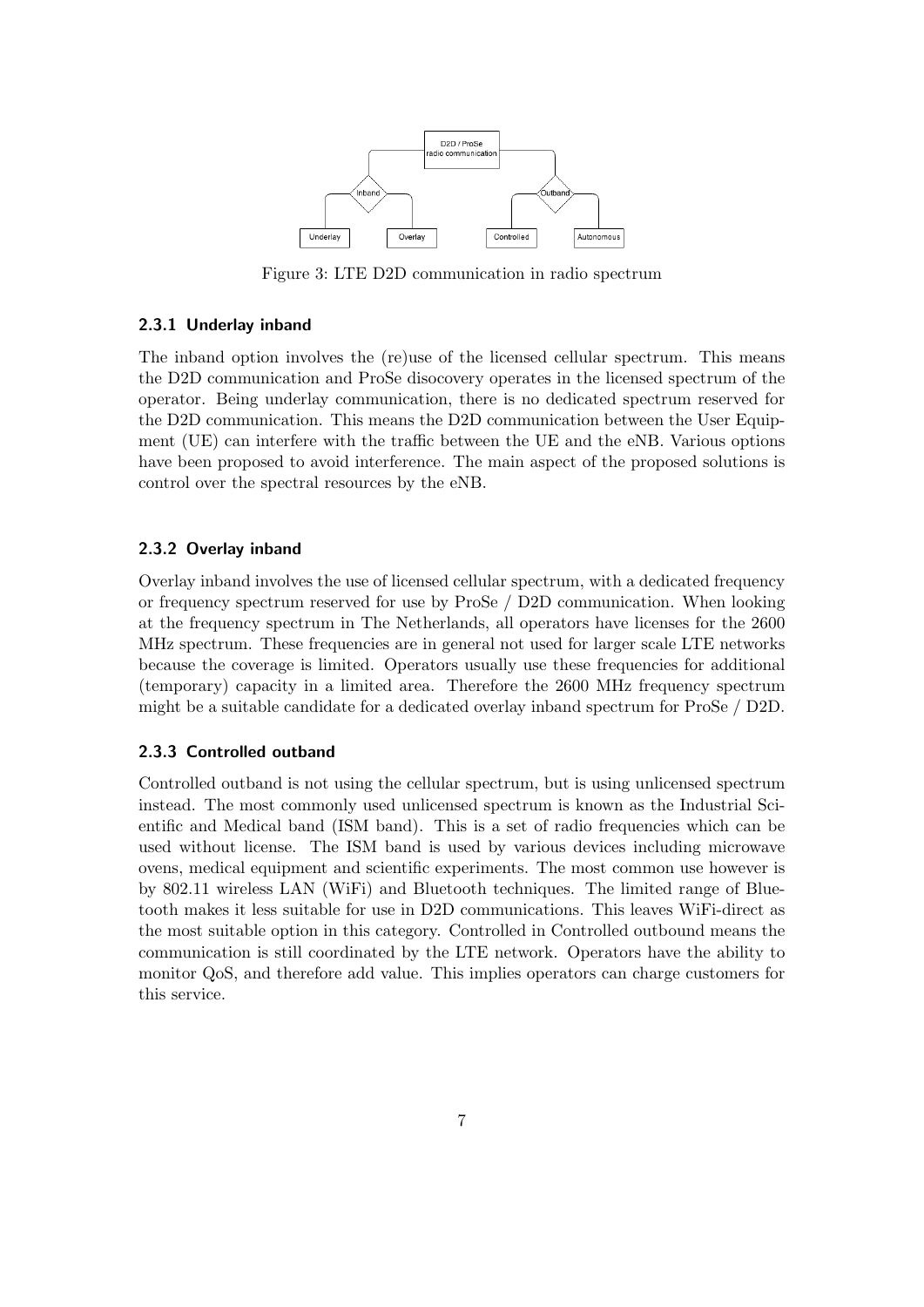#### 2.3.4 Autonomous outband

Autonomous outband is using the unlicensed spectrum, but UE's set-up, teardown and maintain connections in an autonomous fashion. Example techniques include Bluetooth and WiFi-direct. The autonomous aspect implies the operators do not have any control over the establishment, maintenance and teardown of the connections. There is no added value by the operator.

#### 2.3.5 Spectrum summary and conclusion

As summarized in [2] the preliminary choice for D2D is underlay inband. Specifically an upstream (UL) carrier is used, since the downstream (DL) carrier is not permitted for transmission by the UE in Europe [22] [2]. D2D communication is assumed not to use full duplex on the given UL carrier for transmission/reception. For multiplexing D2D and regular (WAN) LTE communication on the given UL carrier TDM can be used.

#### 2.4 ProSe discovery

ProSe discovery has two elements:

- Discovery ("seeing" the other UE)
- Identification (identifying the other UE)

Some applications require both elements, while others may only need to see which UE's are in proximity. Discovery has been specified as either open or restricted [3]. In the open discovery case, there is not explicit permission that is needed from the UE that is being discovered. Restricted discovery requires explicit permission from the UE that is being discovered.

In the service aspects for ProSe, discovery has been specified into two discovery models:

- Model A: "I am here"
- Model B: "Who is there?" or "Are you there"

Model A: defines two roles for participating UEs. One UE is the announcing UE. This UE is sending out broadcast messages known as beacons indicating it's presence. The other UE is a monitoring UE that listens for broadcast messages to discover other UE that it is interested in.

Model B: defines two roles for participating UEs. One UE is the discoverer UE. This UE is sending out requests containing information on what it is interested in to discover. The other UI is the discoveree UE that receives the request and matches the description on what the discovering UE is looking to discover. It then replies to the request if a match is found.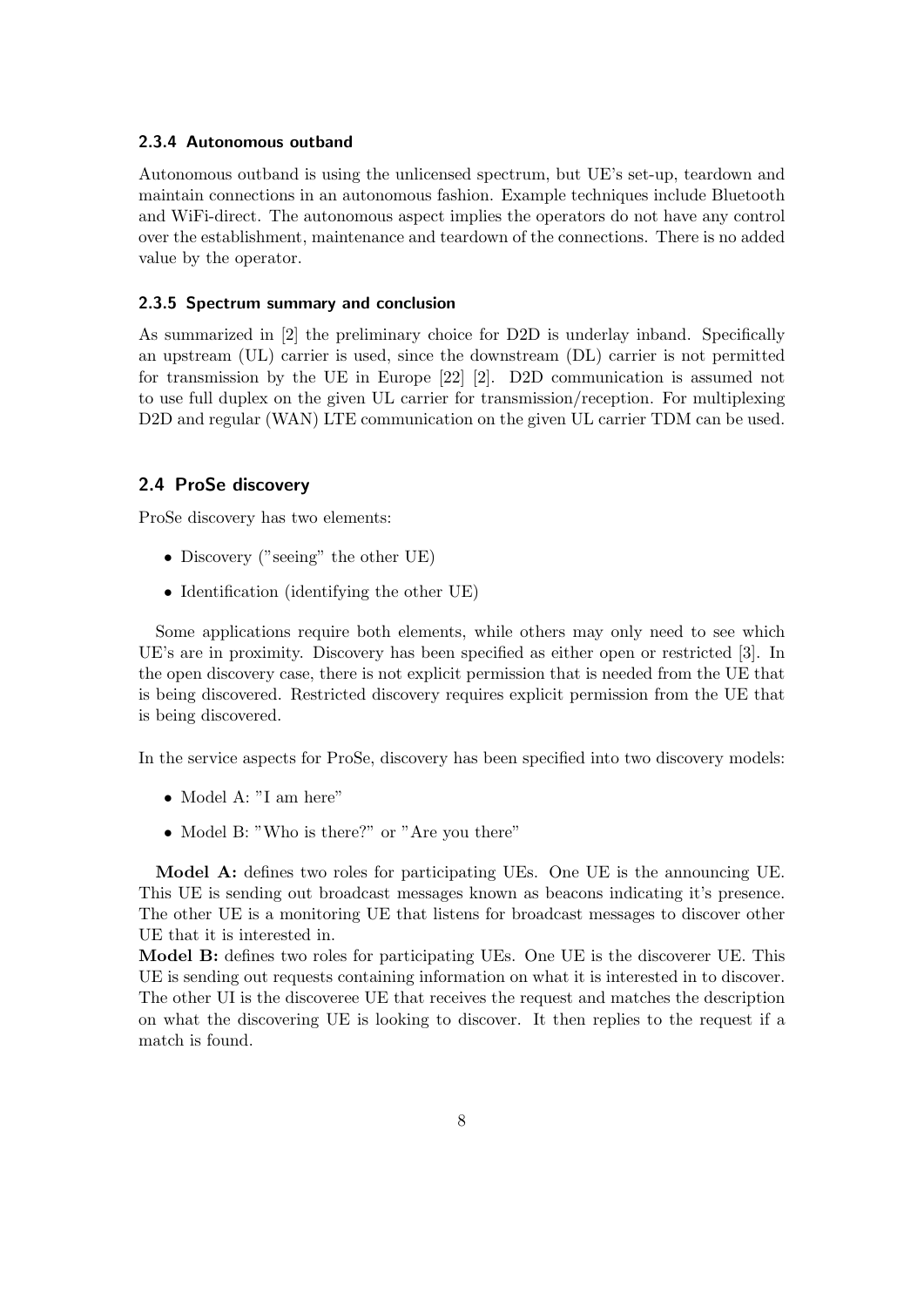#### 2.4.1 Authorization for resource use

The 3GPP specification defines a ProSe function in a Public Land Mobile Network (PLMN). A PLMN is a mobile network in an area (e.g. country) exploited by a mobile operator. A country usually has multiple competing PLMN operators. In the context of ProSe / D2D this is refered to as Local PLMNs. A customer is subscribed to the service of a mobile operator. The operator supplies the customer with a SIM card. This SIM card may be used in the PLMN of the operator. In the context of this research this is called the Home PLMN (HPLMN).

Customers can use their SIM card in other (usually foreign) PLMNs if the operator has roaming agreements with the other operator. These agreements are both technical and commercial. Customers usually pay a surcharge for using the foreign network. If a customer is roaming, the foreign network is called the Visiting PLMN (VPLMN). These roaming agreements usually do not exist between Local PLMNs, as customers can use their HPLMN and avoid the surcharge for roaming. Although some operators offer national roaming services for mission critical applications, in general it is not widespread.

The ProSe functiond efined by 3GPP is a logical function in the PLMN involved with authorization, billing and regulation of ProSe functionality. Before a UE can start discovery it must first obtain authorisation.

Authorization is primarily given by the ProSe function in the Home Public Land Mobile Network (HPLMN) which is the network where the client is subscribed and belongs to the operator that supplied the SIM card. Authorization can be given for:

- Discovery monitoring: The authorization consists of a list of PLMNs in which the UE is authorized to perform discovery monitoring. The authorization for a given PLMN can be:
	- pre-authorized: the UE is fully authorized to perform discovery monitoring in the given PLMN.
	- conditionally authorized: the UE must contact the ProSe function in the given PLMN to obtain full authorization.
- Discovery announcing: the UE is allowed to transmit discovery anouncements in the given PLMN. According to 3GPP specification this can only be the case if the UE is registered in the given PLMN. This automatically limits the number of possible options regarding spectrum bands.

The list of PLMNs can include VPLMNs and local PLMNs.

#### 2.4.2 Network assistance

Discovery in ProSe / D2D communication can either be direct radio discovery or network assisted discovery. Figure 4 summarizes the options.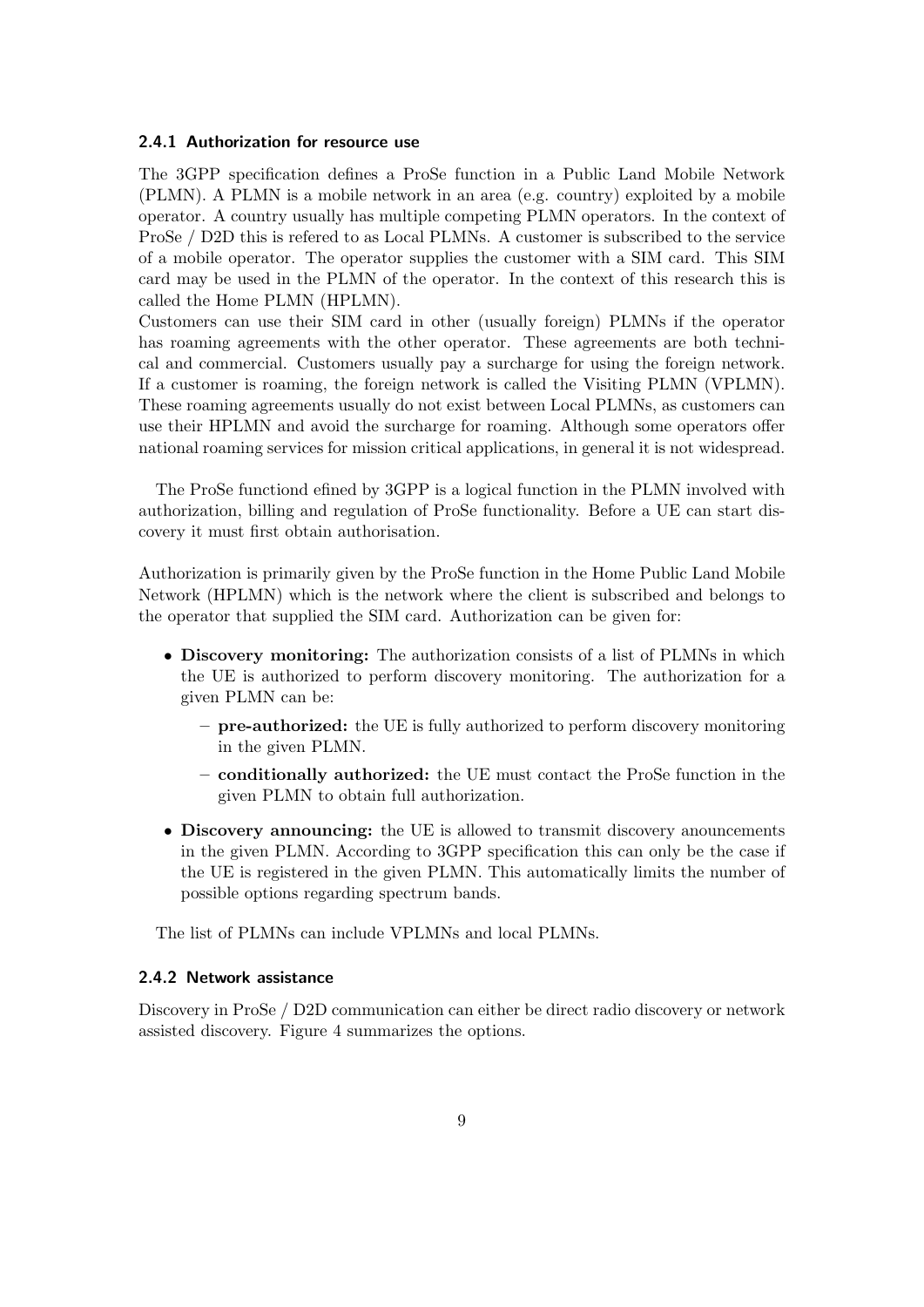

Figure 4: D2D discovery scenarios, adapted from [8]

As described in section 2.4 the discovery is performed by either sending out messages containing a indentifier known as a beacon, or a request. Network assistance can help in improving the efficiency of the discovery procedure, as well as minimizing the impact from the sharing of the UL carrier. When network assistance is available, the discovery beacons or requests can be short unique sequences containing just enough information for the ProSe function in the PLMN to identify the UE. The receiving UE can then query the ProSe function in the PLMN to determine the identity of the other UE. This lowers the amount of data that has to be transferred over the radio interface and therefore lowers the resource requirements and interference risks.

When network assistance is not available, the UE is out or on the edge of coverage. This means the risk of interference is lower, but beacons or requests need to contain more information in order to both discover and identify UE's in proxyimity.

Network assistance can also be used to replace radio based discovery for certain applications. This is referred to as EPC based discovery. The location of UEs is known in the EPC, which makes it possible to determine which UEs are in proximity only from location data. EPC based discovery can be implemented in the ProSe function of the PLMN. UEs will be notified by the ProSe function when a proximity event occurs. This can be used to replace radio based discovery, or assist radio based discovery. In the latter option the proximity event serves as a trigger for UEs to start radio discovery. This will be explained in more detail later.

Location determination in LTE has been extensively researched by both the Open Mobile Association (OMA) and 3GPP resulting in increasingly more precise techniques with each release [23]. Figure 5 shows the positioning methods that currently exist for LTE networks, and whether they are based and/or assisted by the UE or the eNB.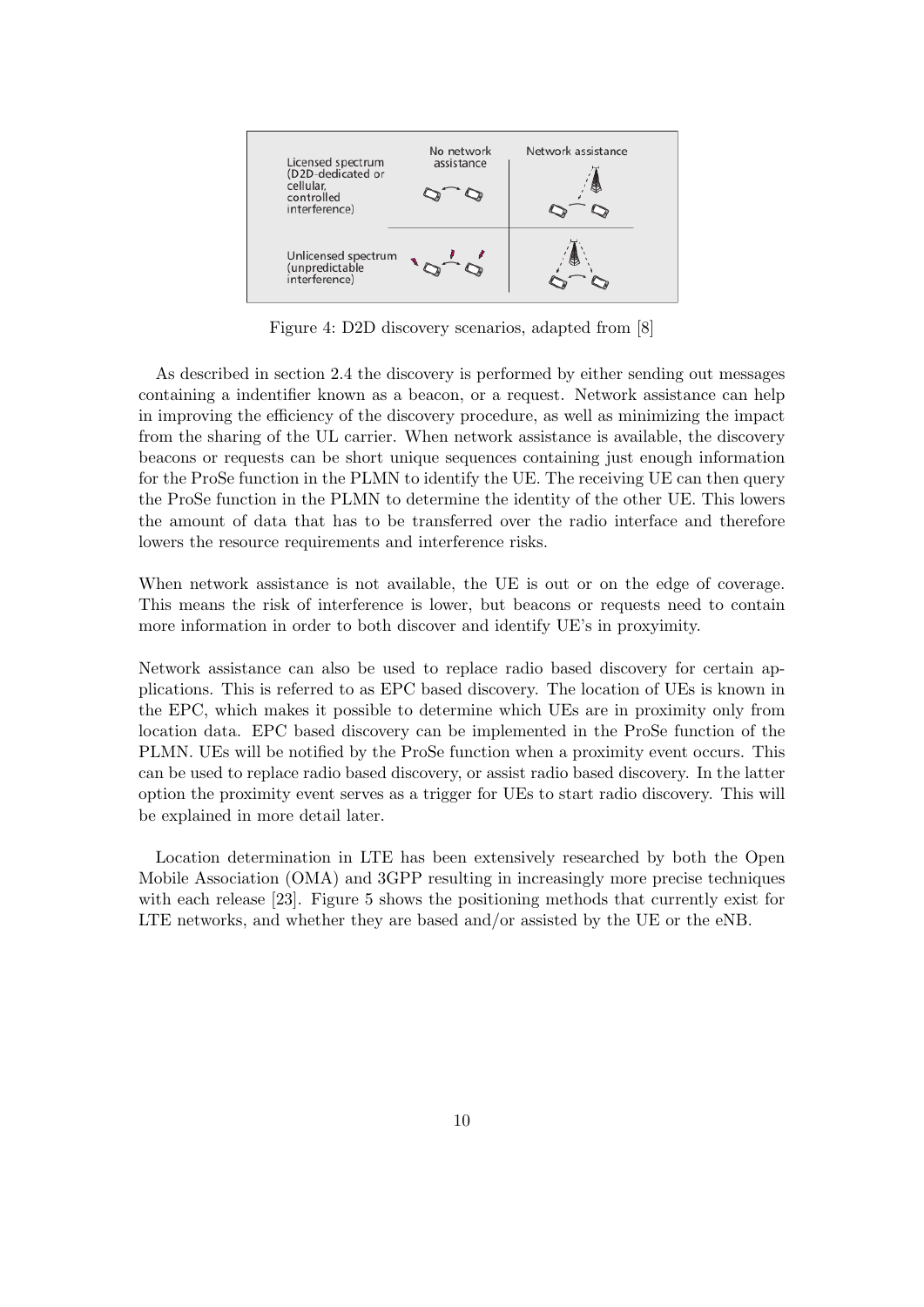| <b>Method</b>                        | <b>UE-based</b>                                 | <b>UE-assisted</b>                                     | eNB-assisted                                            | <b>3GPP Release</b> |
|--------------------------------------|-------------------------------------------------|--------------------------------------------------------|---------------------------------------------------------|---------------------|
| <b>A-GNSS</b>                        | <b>Yes</b><br>Measurement: UE<br>Estimation: UE | <b>Yes</b><br>Measurement: UE<br><b>Estimation: LS</b> | <b>No</b>                                               | Rel-9               |
| <b>Downlink</b><br>(OTDOA)           | <b>No</b>                                       | <b>Yes</b><br>Measurement: UE<br><b>Estimation: LS</b> | <b>No</b>                                               | Rel-9               |
| <b>Enhanced</b><br>Cell ID           | <b>No</b>                                       | Yes<br>Measurement: UE<br><b>Estimation: LS</b>        | <b>Yes</b><br>Measurement: eNB<br><b>Estimation: LS</b> | Rel-9               |
| <b>Uplink</b><br>(UTDOA)             | <b>No</b>                                       | <b>No</b>                                              | <b>Yes</b><br>Measurement: eNB<br><b>Estimation: LS</b> | <b>Rel-11</b>       |
| <b>RF Pattern</b><br><b>Matching</b> | $\mathcal{P}$                                   | ?                                                      | ?                                                       | <b>Rel-11</b>       |

Figure 5: Supported positioning methods in LTE, adapted from [23]

U-TDOA is used as a standard method to locate emergency calls in the US (E911) and is therefore widely implemented in LTE networks. [27]. Enhanced Cell ID is also an option, but is UE assisted and therefore requires UE support for this functionality. Both options require support by the eNB. As Enhanced Cell ID is specified in 3GPP release 9 versus release 11 for U-TDOA, Enhanced Cell ID is more likely to be supported by networks (also outside E911 regions). Therefore the preferred option for location determination for use in EPC based discovery is U-TDOA.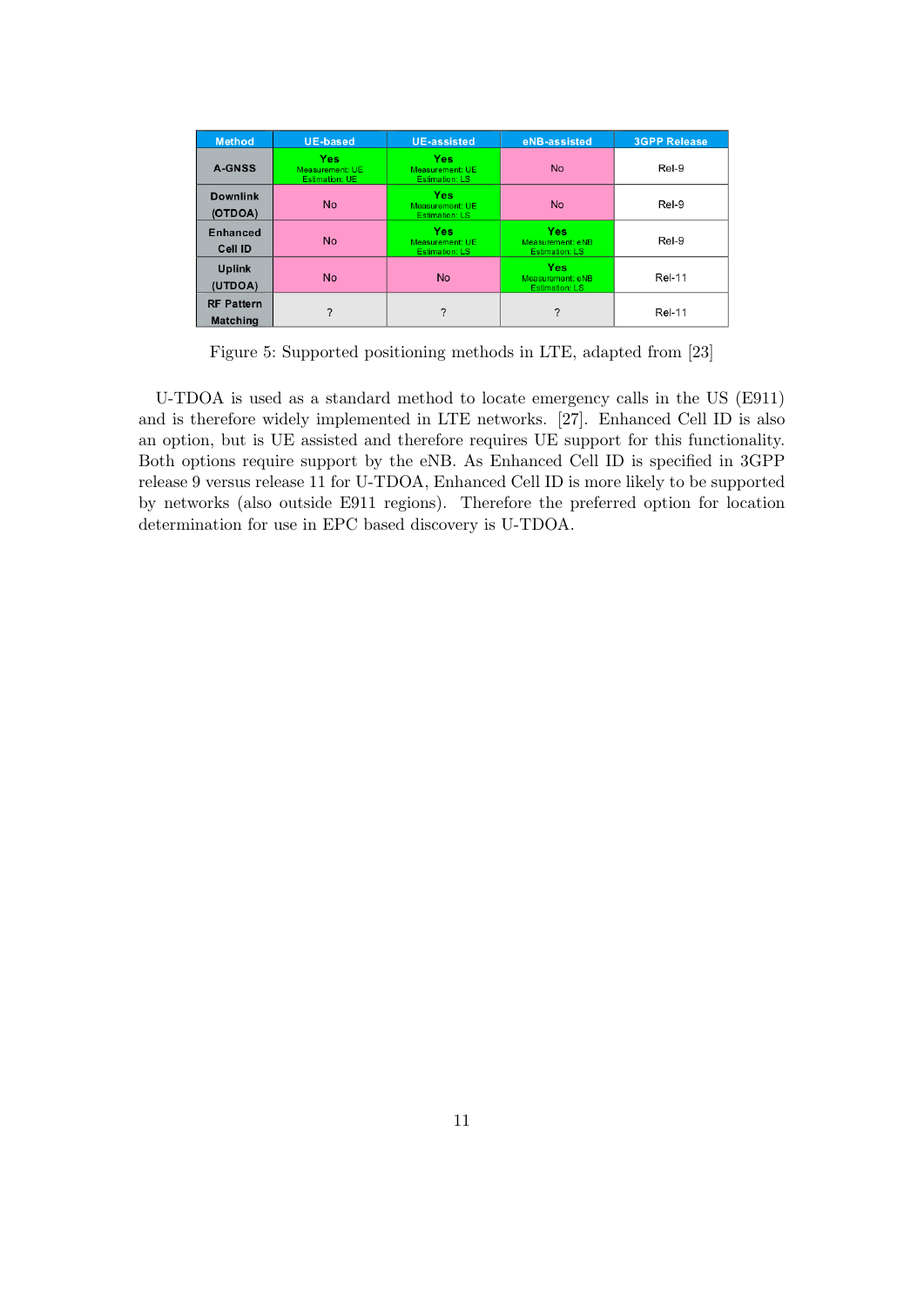## 3 Use cases

We will now introduce two use cases to allow for a structured evaluation of requirements for the implemenation of ProSe / D2D communication. The use cases have been chosen because they are both primarily involved with discovery and not necessarily use D2D communication. This allows us to compare and show the diversity in requirements for the ProSe disccovery part.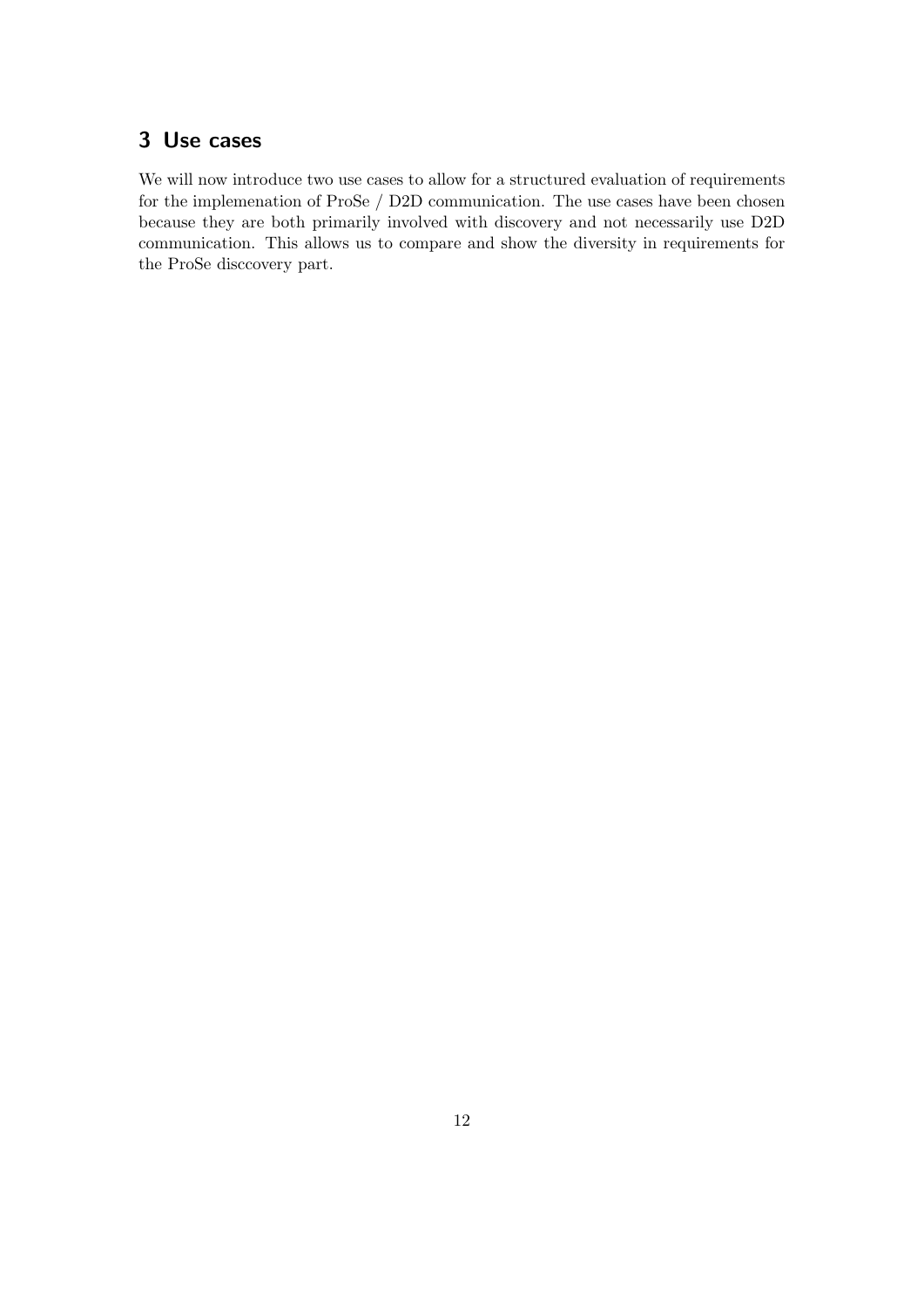#### 3.1 Use case: Advertising

In the advertising use case, local business owners can use ProSe to advertise their daily offers to potential customers in proximity. An (embedded) device subscribed to a ProSe enabled LTE network is placed at a local business premises and discovers other ProSe enabled UEs in proximity. Advertising content can then be broadcasted to the UEs that have been discovered. In this use case, we will focus on discovery. The communication needed to send and receive the actual advertising content is transmitted over the normal LTE connection and via the EPC.

Figure 6 shows the advertising use case and the actors associated.



Figure 6: Mobile advertising use case and actors

A facilitator builds and sells the complete mobile advertising solution, including hardware and subscription for a mobile operator to the local business owner. The local business owner expects to reach all potential customers in proximity of the business. Not only customers subscribed to a particular mobile operator. The facilitator wants to sell a subscription to a single operator only, to save technical and organizational complexity and to keep costs down. Potential customers expect to discover all mobile advertising that is active in a given region, independent of the operator used by the advertiser. Operators finally want to generate revenue from subscriptions and use of ProSe.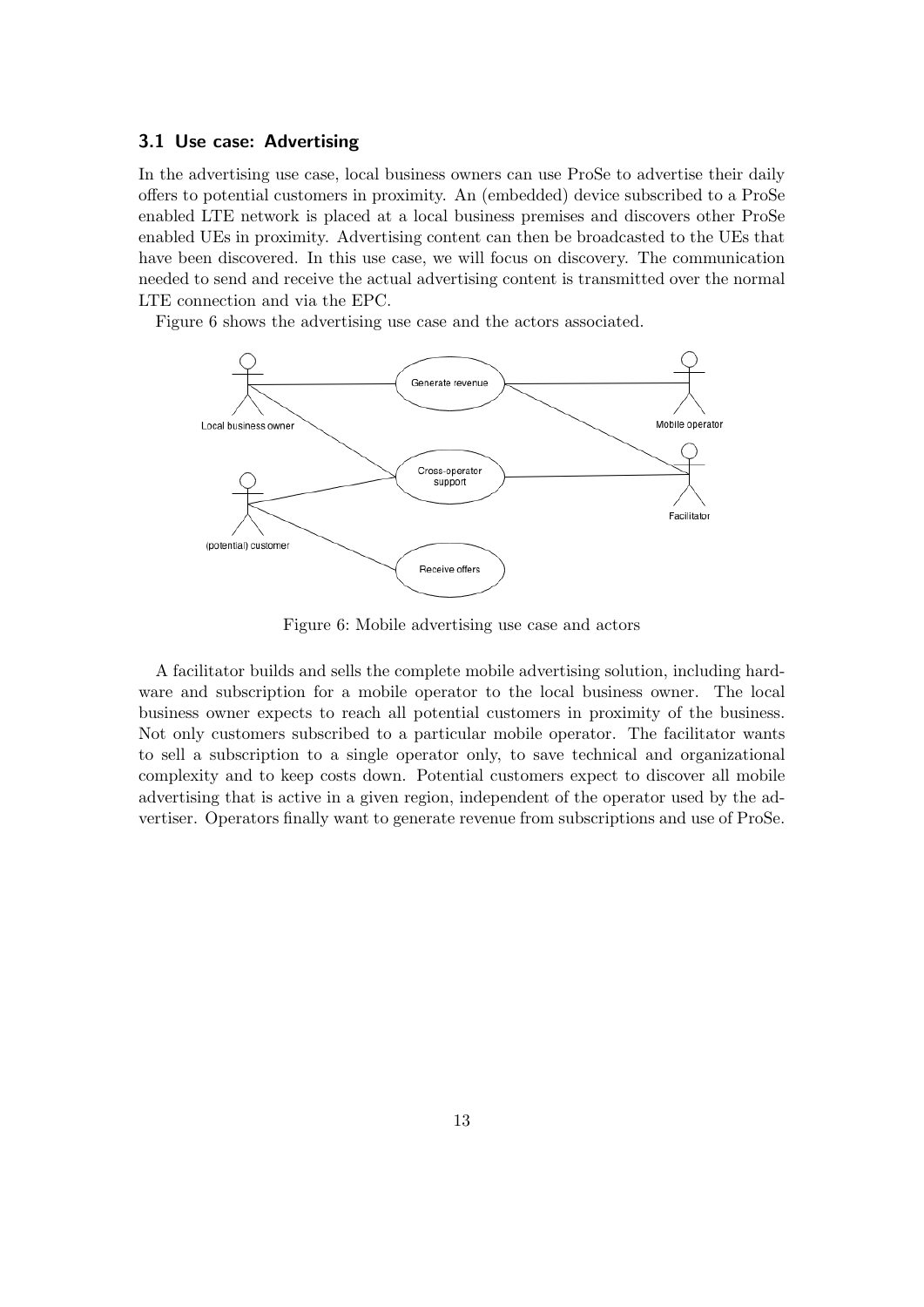#### 3.2 Use case: Social networking

In the social networking use case, users of the social network can use ProSe to discover friends in physical proximity and can be discovered by friends in physical proximity.



Figure 7: Social networking use case and actors

A social network organisation builds a social network, to which users subscribe. The social network organisation wants their users to be able to discover their friends in proximity using ProSe, regardless which mobile operator is used. Users will only effectively use the ProSe function if it works cross-operator.

## 4 Implementation options

In this section we explore the different technical implementation options for the use cases introduced in the previous section. For the advertising use case, either model A or B mentioned in 2.4 can be used.

In model A, UEs transmit beacons indicating their proximity to other UEs and their (concealed) identity. In model B the discovering UE transmit requests asking other UEs in proximity to reply and provide their identity. Roles can be defined either way (ie the advertising party discovering the potential customer, or the other way around).

For sending out beacons or requests, UEs need frequency spectrum resources. These resources can either be shared with regular LTE traffic or dedicated frequency resources can be used. We included four implementation options. Options one and two consider non-dedicated frequency resources. Option three considers dedicated frequency spectrum and option four does not use radio communication at all.

Implementation options two and three are not based on the 3GPP specification, but have been drawn up from experience gathered by literature study. Option four is briefly mentioned in the specification, but has been completed using own insight from the literature study.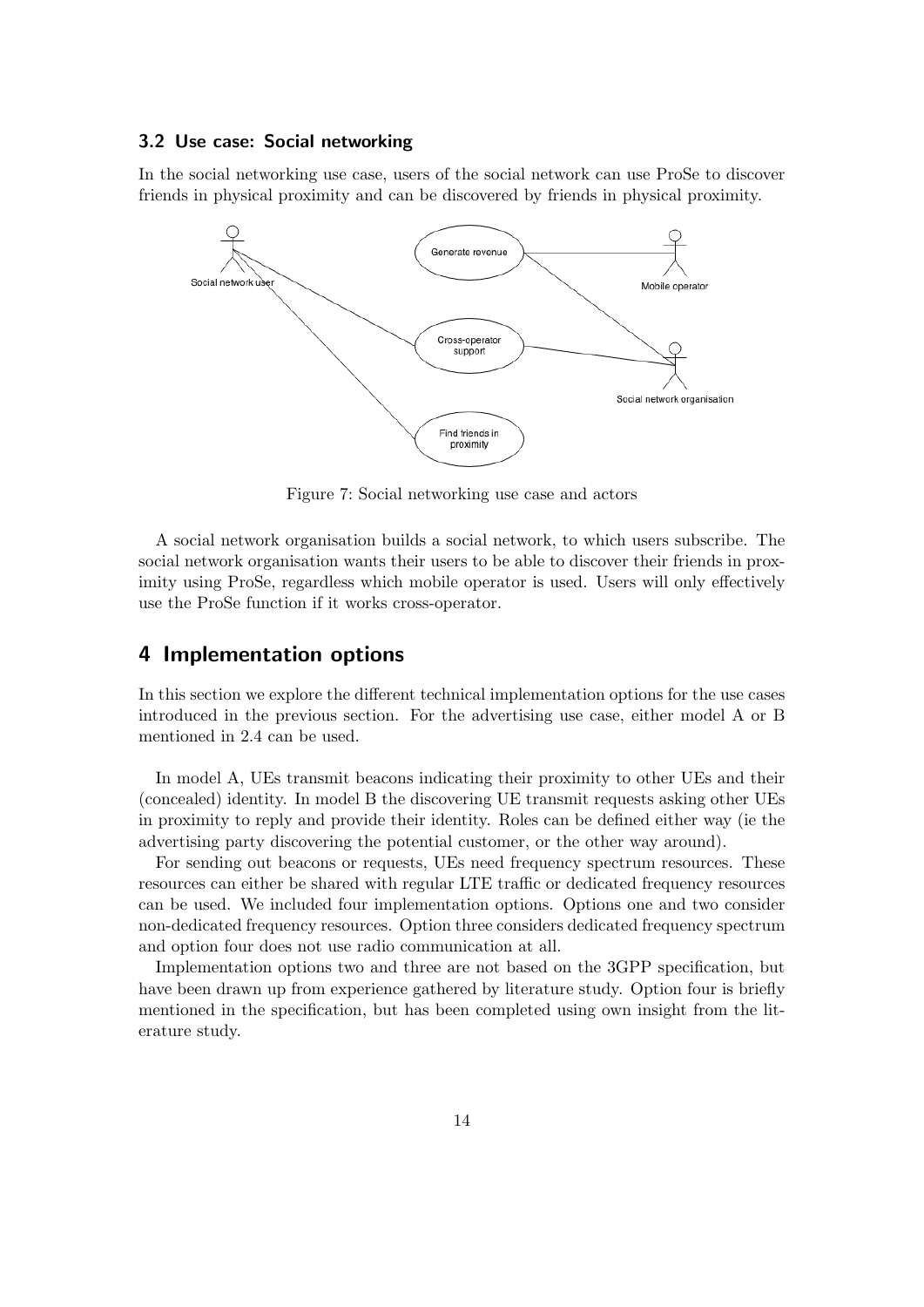|                         | Advertiser / Person A            | Customer / Person B              |
|-------------------------|----------------------------------|----------------------------------|
| Model A                 |                                  |                                  |
| Option A1:              | Transmits on own frequency band  | Monitors on all frequency bands  |
| Option A2:              | Listens on all frequency bands   | Transmits on own frequency band  |
| Option A3:              | Transmits on all frequency bands | Monitors on own frequency band   |
| Option A4:              | Listens on own frequency band    | Transmits on all frequency bands |
|                         |                                  |                                  |
| Model B                 | Advertiser / Person A            | Customer / Person B              |
| Option B1:              | Transmits on own frequency band  | Monitors on all frequency bands  |
| Option B <sub>2</sub> : | Transmits on all frequency bands | Monitors on own frequency band   |
| Option B3:              | Listens on own frequency band    | Transmits on all frequency bands |
| Option B4:              | Listens on all frequency bands   | Transmits on own frequency band  |

Table 1: Various discovery options for both use cases

#### 4.1 Implementation option 1: per current 3GPP specification

This implementation option used underlay inband communication and therefore has to share resources with regular LTE traffic between the UE and the eNB. This also implies the frequency resources used for the communication is dependant on the operator and the licenses this operator obtained in the frequency auction. UEs registered with different operators use different frequency resources and therefore cannot communicate with each other without either monitoring or transmitting on frequency resources assigned to other operators.

This introduces various combinations of transmitting and receiving between the two participants in the communication. These options are listed in table 1. The column titles refer to the actors in both use cases.

As by the preliminary 3GPP specification, an UE can only be authorized to transmit beacons or requests within the frequency resources of the operator it is registered to [3]. This eliminates the options A3, A4 and B2 and B3 because these options require one of the UEs participating in discovery to transmit on other frequency bands than the frequency bands used by the PLMN the UE is currently registered to.

### 4.2 Implementation option 2: Allowing transmission in any frequency resource

In this implementation option, we assume UEs can be authorized to transmit beacons or requests in frequency bands belonging to other operators than the one the UE is currently registered to. This implementation would make all options listed in table 1 possible.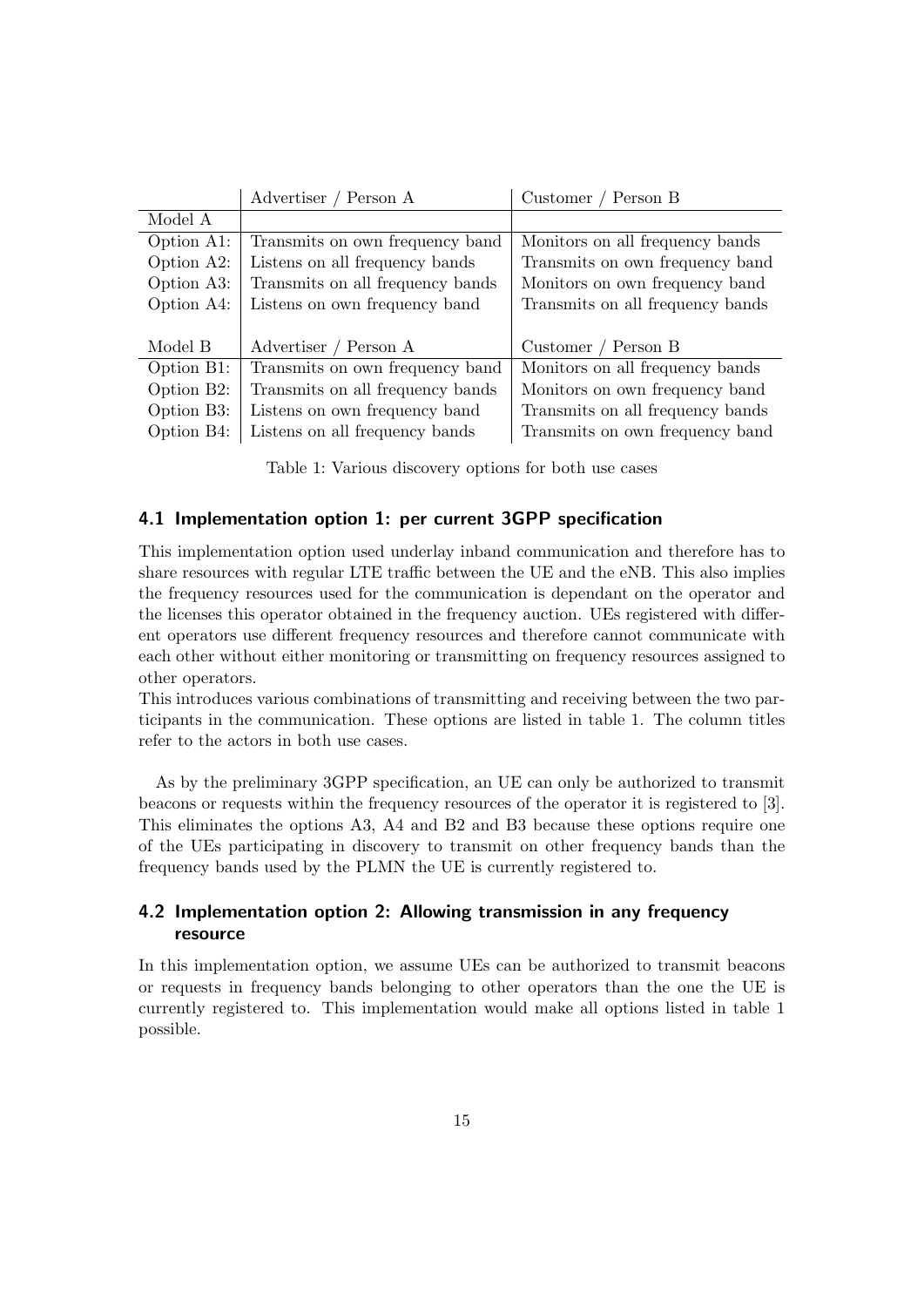### 4.3 Implementation option 3: dedicated radio resources ("shared spectrum")

Instead of using inband underlay, in this implementation option inband *overlay* is used. This means, dedicated spectrum bands are designated for D2D / ProSe usage shared across operators in one area (e.g. country). This implementation would, like implementation option 2, make all options listed in table 1 possible.

#### 4.4 Implementation option 4: EPC based discovery

If the only objective is discovery as in these use-cases, and no D2D communication is needed, this can be achieved by using data already available in the EPC. The EPC in this context refers to the logical components that make up the IP network that together with the radio parts form the LTE network. As described before, LTE networks are equiped with mechanisms to locate UEs registered on the network. When using E-CellID or U-OTDOA, precision is somewhere between 50 and 150 metres [27]. In general this will be sufficient for the use cases in this research. Note that in the advertising use case, the location of the advertiser UE is static and power consumption is not a direct issue. Depending on protocols used for positioning, the location of the advertiser UE can be assisted by a GNSS technique such as GPS and therefore be highly acurate.

## 5 Evaluation

We will now evaluate the four implementation options, based on a number of technical and organizational metrics.

#### 5.1 Technical

• Battery life

In the advertising use case, battery life is only important on the customer side. The advertiser side is a statically placed UE which can be powered by mains. Battery life is essential for this use case as potential customers will not use the functionality if it causes battery drain. Implementation option two would be the most efficient, with discovery option A3 because this is the most passive option. LTE radio, even in idle mode, still receives signals for PLMN selection, cell selection, paging, etc. Listening to discovery beacons can be integrated into this idle mode without significant increase of energy consumption. The customer UE in this case only has to monitor and only act if something of interest is received. This is comparable with the paging that "wakes" an UE from idle mode to receive a call. Contradictory to all options dependant on the B-model of discovery, no transmissions have to be made by the customer UE.

In the social networking use case, battery life is important on both the UE that is discovering as well as on the UE that is being discovered. Continuous sending of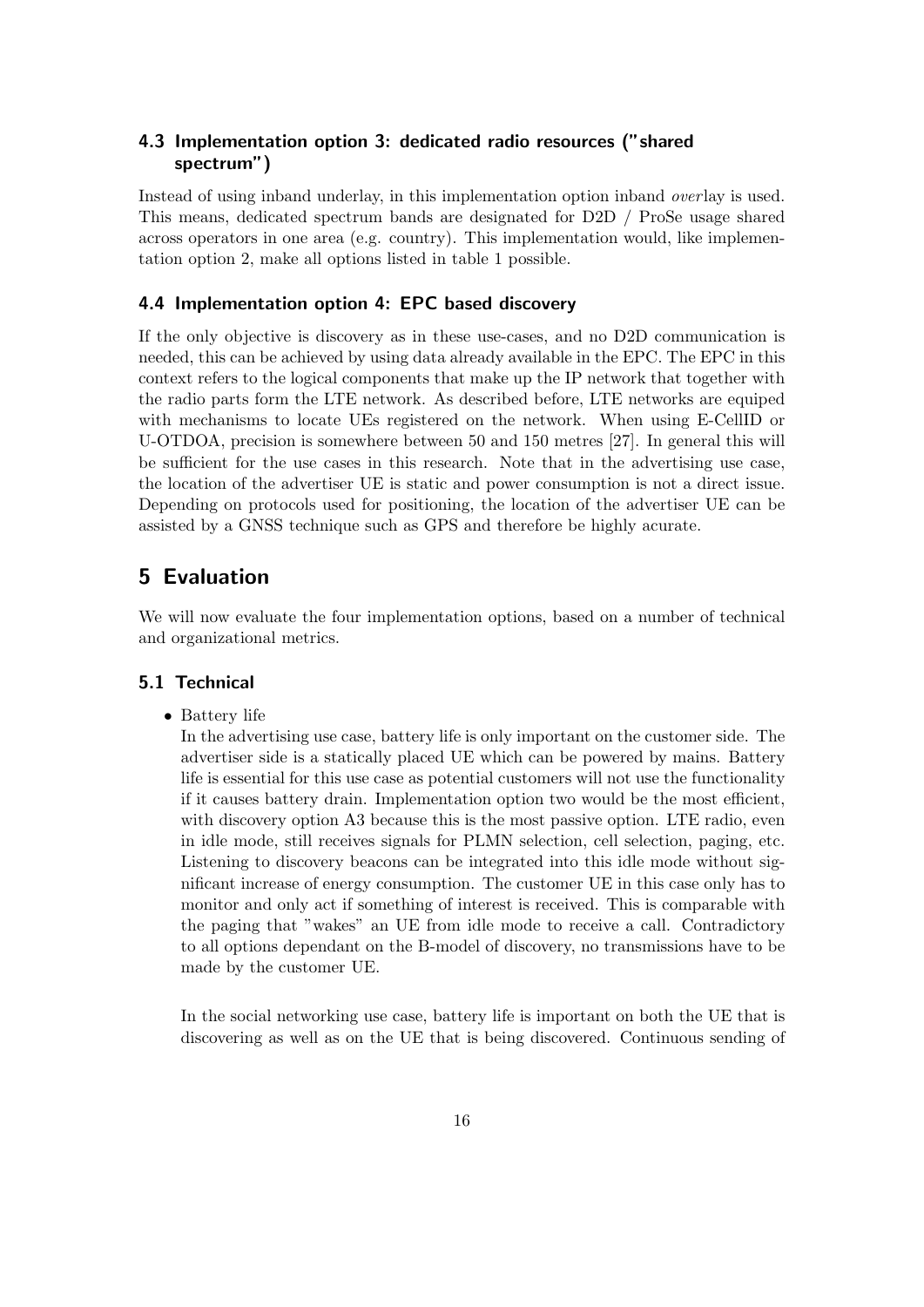discovery beacons or requests (model A or B) would put a significant burden on battery life. Given to the relatively large geographical distance in which friends in a social network could be located, this is far from efficient. Some form of network assistance will reduce this burden. Therefore, from the four options, implementation option four is definately the most battery friendly as the UE can be notified on a proximity event.

Another option is a two-step approach, in which the UE is notified by the operator network of a possible proximity and then starts to listen for radio beacons containing a certain identifier. This will improve accuracy, and opens up possibilities for D2D communication. The latter could be useful in a social media use case for exchanging photos and other media.

• Interference

Interference exists in implementation options one, two and three. Interference can be between D2D / ProSe and regular LTE communication, or between D2D / ProSe users. To avoid interference, D2D communication should be properly coordinated and synchronised with other communication. In implementation options one and two, resources can be allocated by the eNB and therefore interference control and sychronisation can be performed by the eNB. In implementation option 3, this fully depends on the choosen frequency band used for D2D / ProSe communication. Higher frequency bands in the 2600 MHz spectrum do have limited reach, and therefore require a dense eNB deployment to control interference and and provide synchronisation. The dense eNB deployment gives operators a larger overhead, which is the reason why the higher frequency spectrum is not used for large scale LTE deployments. Implementation option 4 does not use direct radio communication, and therefore synchronisation and interference are not an issue. Both use cases can be implemented using option four. This will allow for a quick start with ProSe / D2D. In the meantime, the 3GPP specification could be further finialized and more practical experience will be gathered with the technique. Once the radio part is finished, the advertising use case can be switched to direct radio and for the social media use case a two-step approach can be implemented.

• Quality of Service (QoS)

QoS can be a reason for operators to be reluctant to support D2D / ProSe because of possible interference with regular LTE traffic. Interference leads to degraded performance and poor user experience. To avoid jumping into the unknown, the gradual introduction of ProSe / D2D as described in the previous item can be followed.

## 5.2 Feasability

• Costs

The implementation costs in implementation options one and two are expected to be similar, as the difference is only based on the implemenation of the radio part. No additional hardware or spectrum resources are needed for one option above the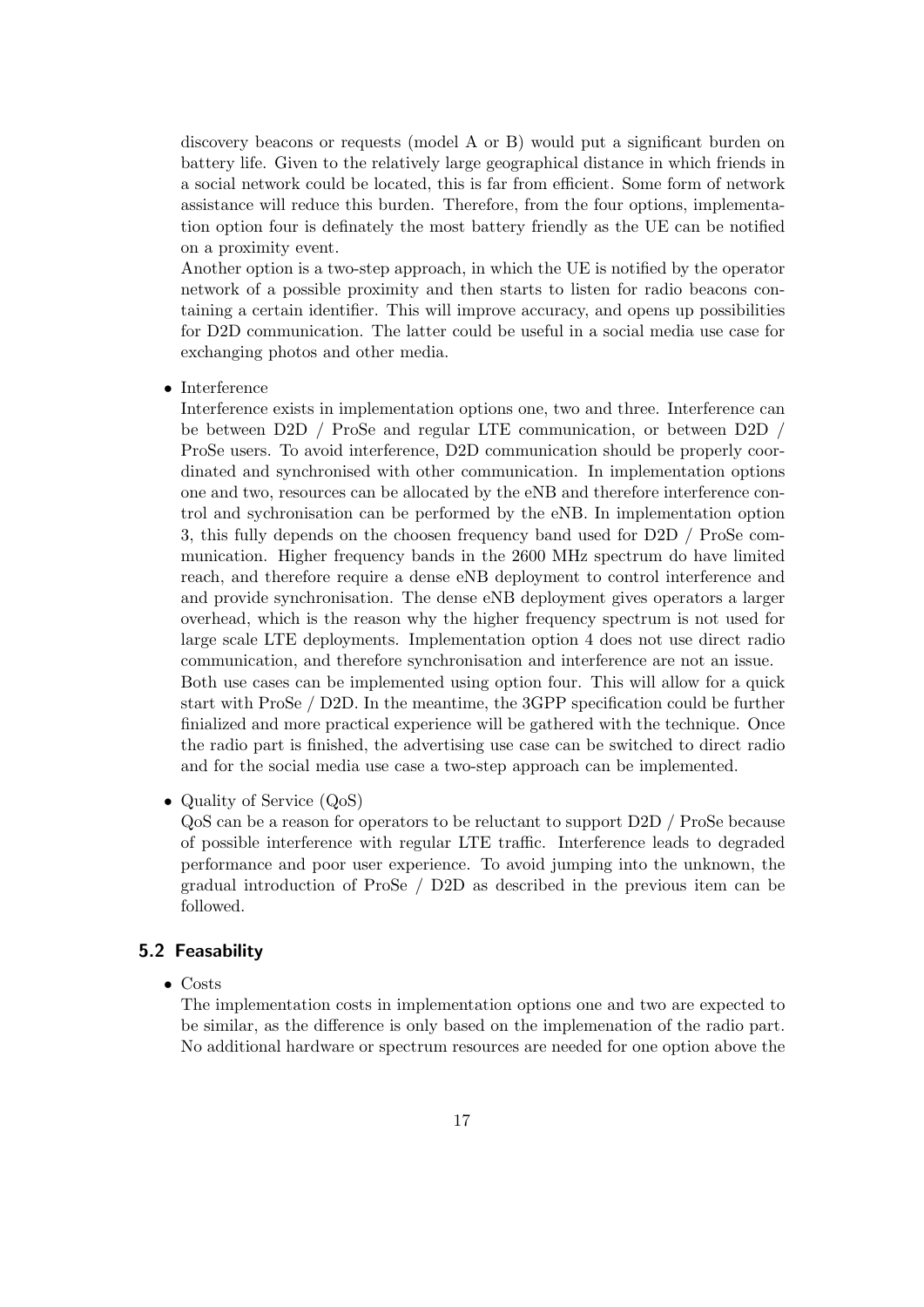other. Option three requires a dedicated set of radio resources. Because D2D / ProSe communication has a limited range, a higher frequency band can be used. Higher frequency bands have a limited range, and therefore not used for large scale (e.g. national) LTE deployments. Because of these limitations, the higher frequency bands are turned out cheaper in the frequency auction. One option for a dedicated frequency band would in the 2600Mhz spectrum.

In the April 2010 license auction for the 2600 MHz spectrum resources in the Netherlands, frequencies were auctioned for 100.000 Euro per 5 MHz paired spectrum [6]. To stimulate fair competetion amongst market players there were some corrections which we will not take in account here. Assuming there is still some spectrum for sale or can be acquired for a similar pricing, acquiring resources in the 2600 MHz spectrum is a viable option which opens D2D / ProSe possibilities with a limited investment. This option solves at least part of the interference problem with regular LTE traffic.

The use of the 2600 MHz spectrum has some disadvantages. The largest disadvantage is the limited reach. While it may be sufficient for D2D / ProSe communication, it is not possible to send signalling over the D2D / ProSe dedicated frequency between UE and eNB. To be able to do this, a very dense eNB deployment is needed which requires a substantial investment. The advantage of sending signalling over the D2D / ProSe dedicated frequency is that it limits the amount of changes needed to the existing LTE (production) network.

Signalling over a dedicated frequency would be possible if the reach was higher. This is the case in the 800 MHz spectrum. A dedicated frequency band can be used for both signalling and data traffic for D2D / ProSe. The new functionality can be added almost seamless. On the other hand, the spectrum license costs will be substantial. New market entrant Tele2 paid 160 million Euro for 2 blocks of 10 MHz paired spectrum. Again, additional fees for competition reasons were not taken into account. This comes down to 40 million Euro for a 5 MHz stretch of spectrum. Even if D2D / ProSe can use a subset of a 5 MHz block, costs are still substantial. Furthermore, investments are up front and return on investment is uncertain as this depends on the uptake of this new technology. Choosing the dedicated spectrum option will most likely result in operators reluctant to deploy D2D / ProSe.

• Time to Market

The time to market is highly dependent on the choosen implementation option. From the 4 options, options 1 till 3 require changes at the UE side in radio and firmware support for ProSe / D2D communication. As LTE UE vendors are likely to follow either 3GPP or OMA specifications in order to achieve interoperability with networks worldwide, it is to be expected that these changes are implemented after 3GPP release 12 has been finalized. As Release 12 only includes ProSe / D2D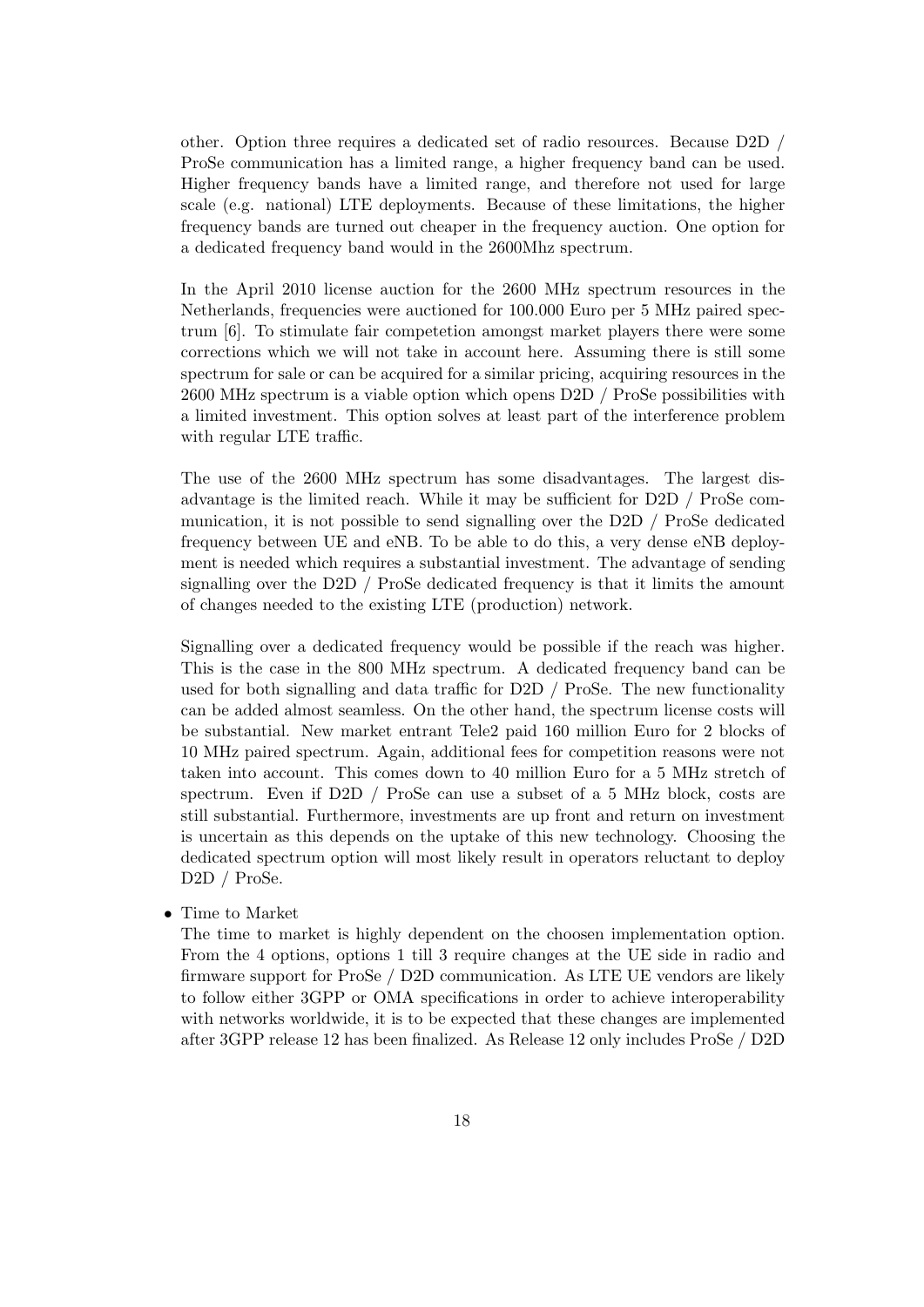for public safety purposes the necessary support might even be further away.

Option 4 does not require changes to the UE except for client software (mobile app) that can be easily installed by the end user. EPC based discovery can be implemented as "pre-ProSe". EPC based discovery is sometimes known as Location Based Services (LBS). Leading LTE equipment vendors known to be (partly) implementing LTE networks for Dutch operators such as Huawei (T-mobile) and Ericsson (KPN, Vodafone) already offer solutions for enabling LBS on operator networks [20] [15].

#### 5.3 Resulting requirements

To summarize on the evaluation of the various options, option three is the least preferable option in terms of cost and technical complexity. Option four is the most preferable option in the short term, to be extended with radio communication as defined in options one and two in the mid to long term. As the technical evaluation shows, some use cases can benefit from radio options which are currently excluded by the 3GPP specification as shown in impelementation option two. It is advised for this to be reconsidered. Both option four, as well as options one and two require a backhaul infrastructure for the implementation of ProSe / D2D. The backhaul infrastructure contains the logical ProSe function and ProSe application server as mentioned in section 2.4.1. This is the minimal requirement to support ProSe / D2D communication within the PLMN.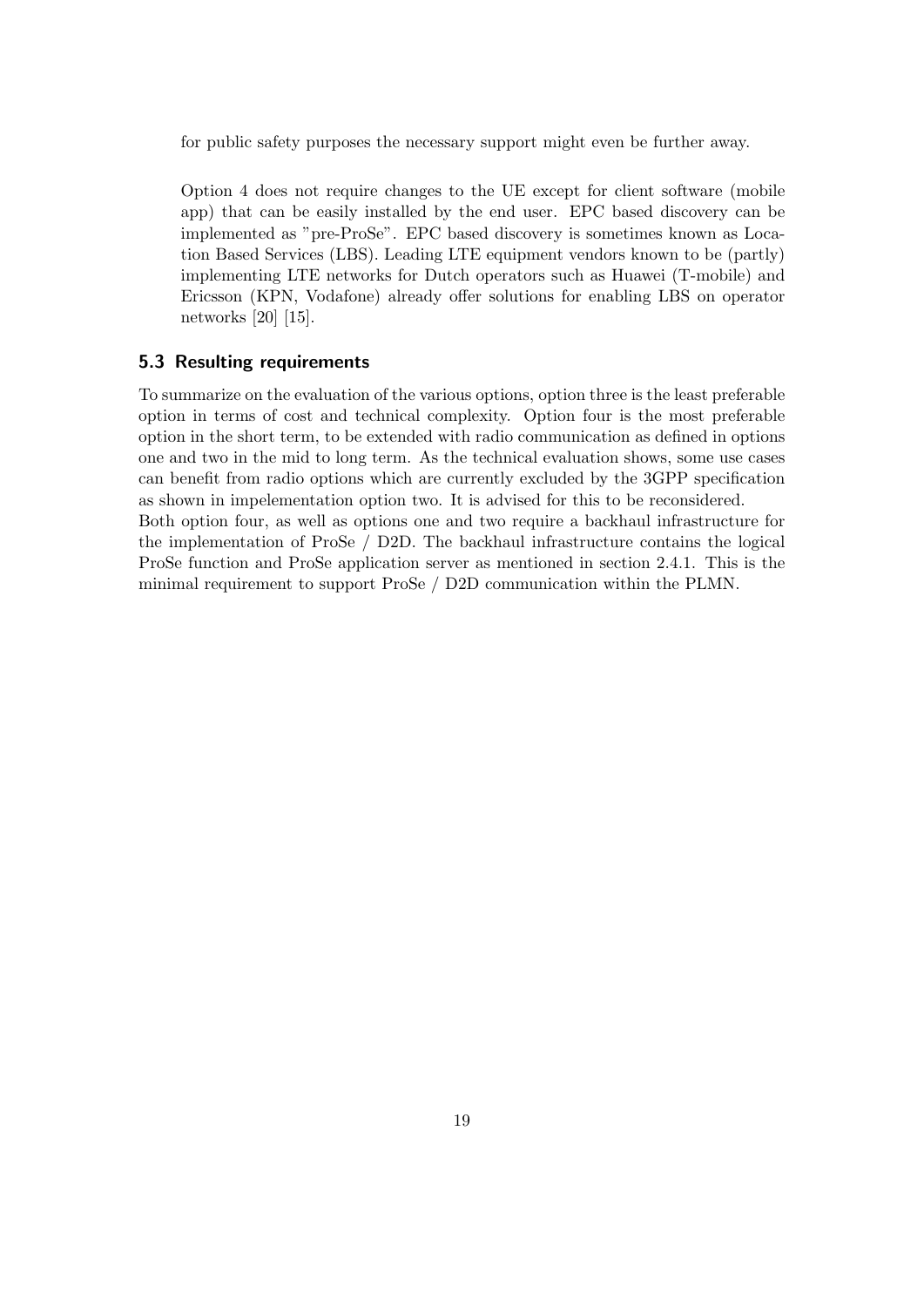

Figure 8: Backhaul architecture

The left rounded box in figure 8 shows the logical ProSe function and ProSe application server in a PLMN. It also shows the UE with the ProSe enabled application on top. The ProSe function is connected to the Home Subscriber Server which manages authorization, authentication, identity management and QoS control for the LTE network. The ProSe function is also connected to the SUPL Location Platform. This platform contains location data for UEs, obtained by one of the methods mentioned in 2.4.2. The figure als shows a number of logical connections for ProSe / D2D as defined in 3GPP SA2 [3]:

PC1 is the logical link and interface between the ProSe application on the UE, and the ProSe application server in the EPC

PC2 is the logical link and interface between the ProSe function in the EPC and the ProSe application server in the EPC

PC3 is the logical link and interface between the UE and the ProSe function in the EPC PC4a is the logical link and interface between the ProSe function in the EPC and the Home Subscriber Server (HSS) component in the EPC

PC4b is the logical link and interface between the ProSe function in the EPC and the SUPL Location Platform (SLP) in the EPC

PC5 is the logical link and interface established over D2D between UEs. Note that the UEs can be registred in the same PLMN or in different PLMNs. One, or both, UEs can also be roaming.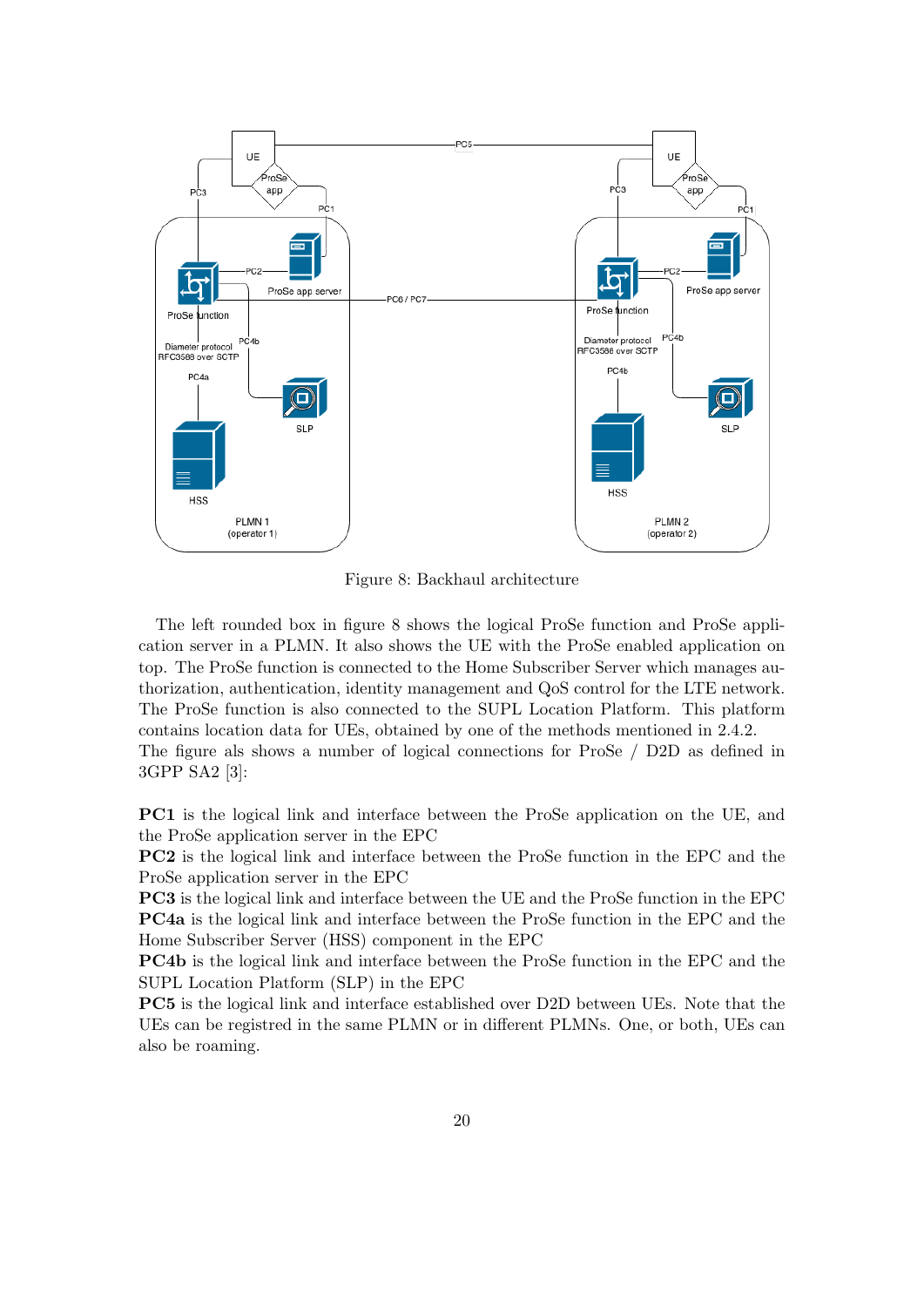PC6 is the logical link and interface between the ProSe function in the HPLMN and another PLMN when the UE is not roaming.

PC7 is the logical link and interface between the ProSe function in the HPLMN and the VPLMN when the UE is roaming.

In the context of a multi operator scenario, we focus on the PC6 and PC7 logical interface On a functional level, the PC6 / PC7 interface must support the following functions between operators:

- Authorization for discovery
- Discovery of nearby UEs
- Authorization for identity
- Identity lookup
- Authorization for D2D communication
- Transport of user-plane data for D2D communication <sup>1</sup>
- Reservation of resources<sup>2</sup>

We propose two options for achieving this interconnectivity between operators:

- Peering model: operators arrange connectivity between each other on a private agreement between the two operators
- Exchange model: a central exchange facility is established, to which all operators can connect on an open basis.

The ideal model depends mainly on the number of participants in the D2D / ProSe process. The most important question is if Mobile Virtual Network Operators (MVNOs) are to be included as autonomous identities. MVNOs provide mobile telecommunication services to their customer base without having their own Radio Access Network (RAN). Providing the RAN is still up to the 4 Mobile Network Operators (MNOs) at the time of writing, as this depends on licenses and substantial investments.

By Februari 2014, there were already 64 MVNOs in the Dutch mobile telecommunications market [12]. MVNOs can be more or less independent operators, operating more or less on their own backend equipment and infrastructure. With the introduction of ProSe / D2D, MVNOs can either use the ProSe functionality of the MNO or operate their own ProSe function. Based on the fact that MVNOs exist because of added value to the product (e.g. Fixed-Mobile integration, custom plans, granular cost control, etc) it can be expected that at least part of the MVNOs will at some point require independent

<sup>1</sup>Depends on use case

<sup>2</sup>Depends on implementation model chosen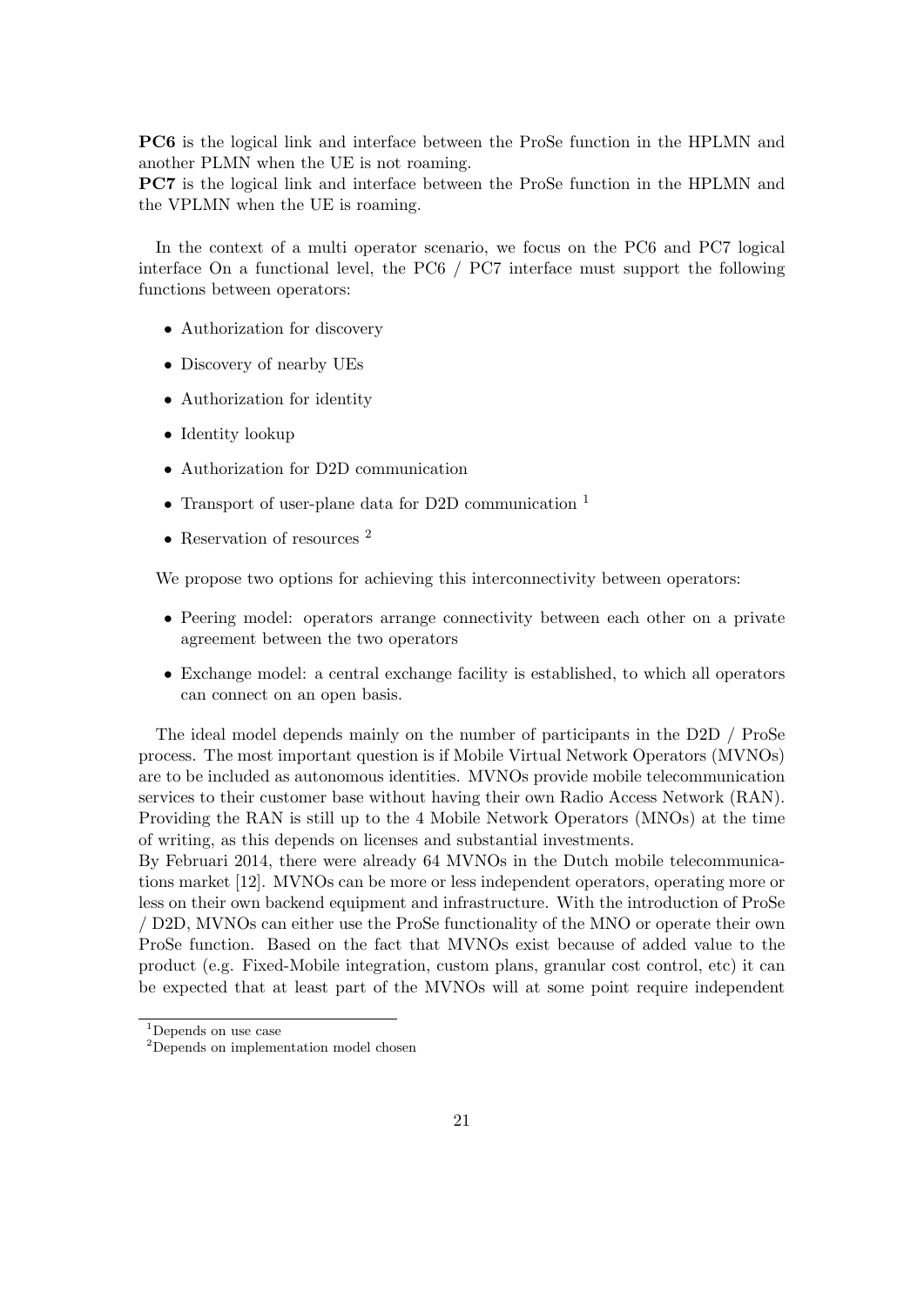D2D / ProSe infrastructure.

Therefore in the long run, the exchange model is more flexible compared to the peering model and guarantees an open market in which new entrants are able to join independantly.

Some analogy for this problem can be found in the issue of number portability. In 1999, Dutch telecoms law introduced number portability which made it mandatory for operators to allow their customers to retain a telephone number (both fixed and mobile) when switching operator. [14]. To facilitate the proces of migrating telephone numbers between operators, an association has been established: Vereniging COIN. All leading operators in the Netherlands are members of the association and participate in the number portability process. A platform and protocol was established which is used for automated data exchange between operators.

The COIN example shows how an independent organization structure can be a successful way to organize a shared interest between operators. The D2D / ProSe case requires the same level of interoperability in order to deliver a good user experience. Mobile operators worldwide are organized in the GSM Association (GSMA) [16]. The existing organizational base of the GSMA can be used to establish a working group for further research into interoperability between operators and their networks.

## 6 Conclusion and discussion

After exploring the technical requirements and resulting organizational requirements in section 5.3 a conclusion can be drawn on the research question:

What are the organizational and technical requirements for enabling proxim- ity based services based on device to device communication on- and between the commercial LTE network operators in the Netherlands?

This research shows that a step-up approach to ProSe / D2D is possible using the EPC based discovery implementation option. This option has mainly technical requirements, the most important being the changes to the backhaul infrastructure and UE support. When the EPC based discovery is extended with support for radio discovery, and when the multi-operator scenario is instroduced the complexity is shifted to the organizational level.

It is advisible for operators to start exploring the possibilities for ProSe / D2D communication, as it may be one of the options to restore lost revenue. The investment towards infrastructure and interconnections is likely to be re-used as the generic outline for the 5th generation wireless networks, because the outline for 5G includes and relies on D2D communication to increase capacity. [26] [13] [11]. As EPC based discovery is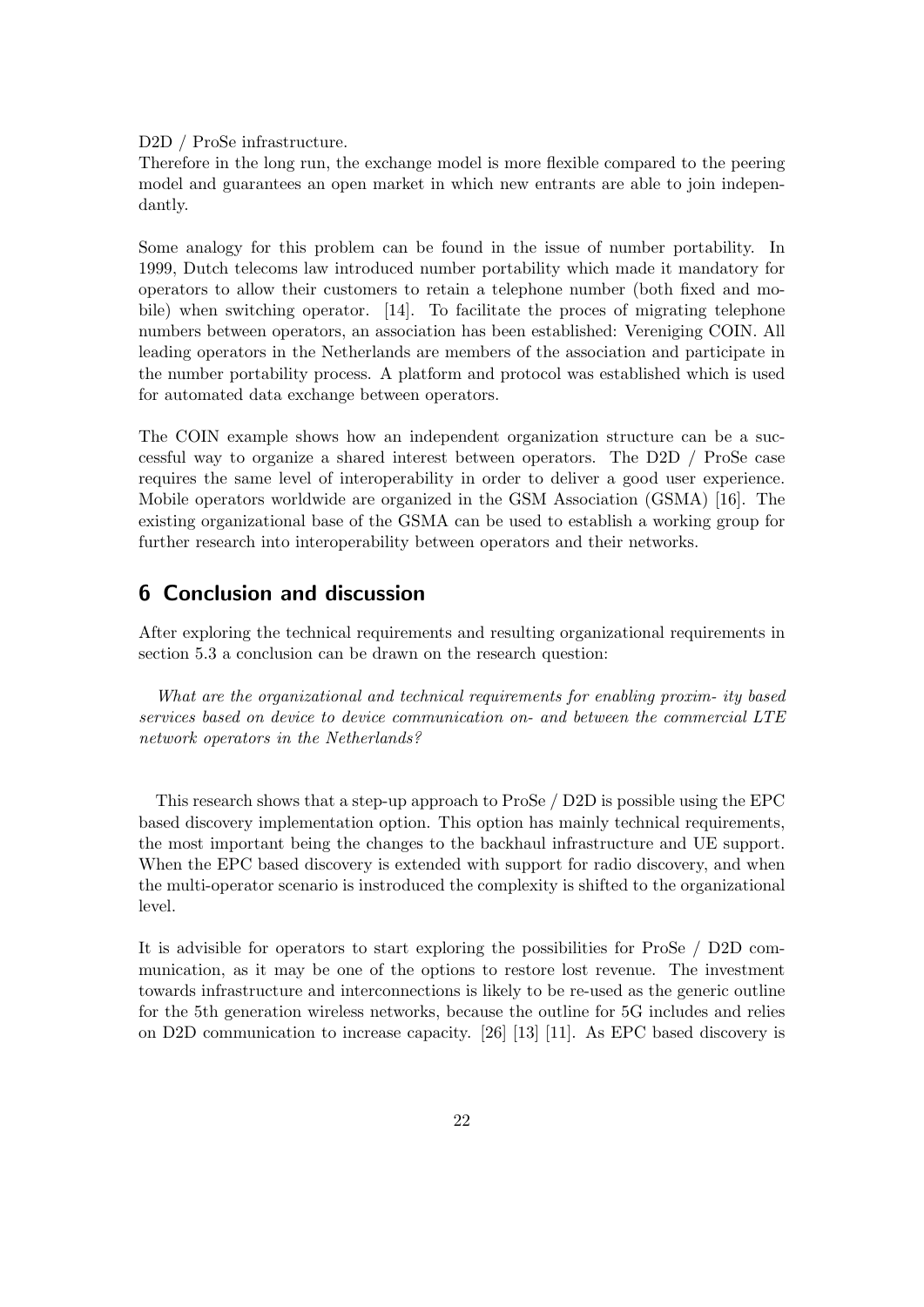also mentioned in 3GPP SA2 on ProSe / D2D it is likely to be included in the final standard [3].

Although the EPC based discovery implementation has a short time to market and relatively low implementation costs, it is imaginable that over the top services eventually catch up with developing energy and bandwidth efficient services. To avoid being bypassed again, it is advisble for operators to add their unique value of direct radio communication to the product as soon as possible. Once the specification is finalized by 3GPP, equipment vendors will most develop the technical side of the solution. For operators there is a larger task in setting up a cooperative environment in which technical and commercial models are to be built. Ultimately, as the use cases point out, the success of ProSe / D2D depends on cooperation to build a service that works seamlessly across operators.

## 7 Future research

The broad subject of ProSe / D2D and inter-operator scenario need further research. Areas of research include:

- Commercial model. A commercial model must be developed that allows for revenue generation from ProSe / D2D by operators.
- Legal issues concerning ProSe and D2D. Issues such as lawful intercept, responsibility for illegal content in D2D mesh networking.
- Privacy and security. Both D2D and ProSe come with a large number of privacy issues. Examples include privacy on discovery, data privacy on mesh networking (one UE forwarding via another UE) forward secrecy and identity theft in discovery.
- In-depth technical specification of protocols for inter-operator communication.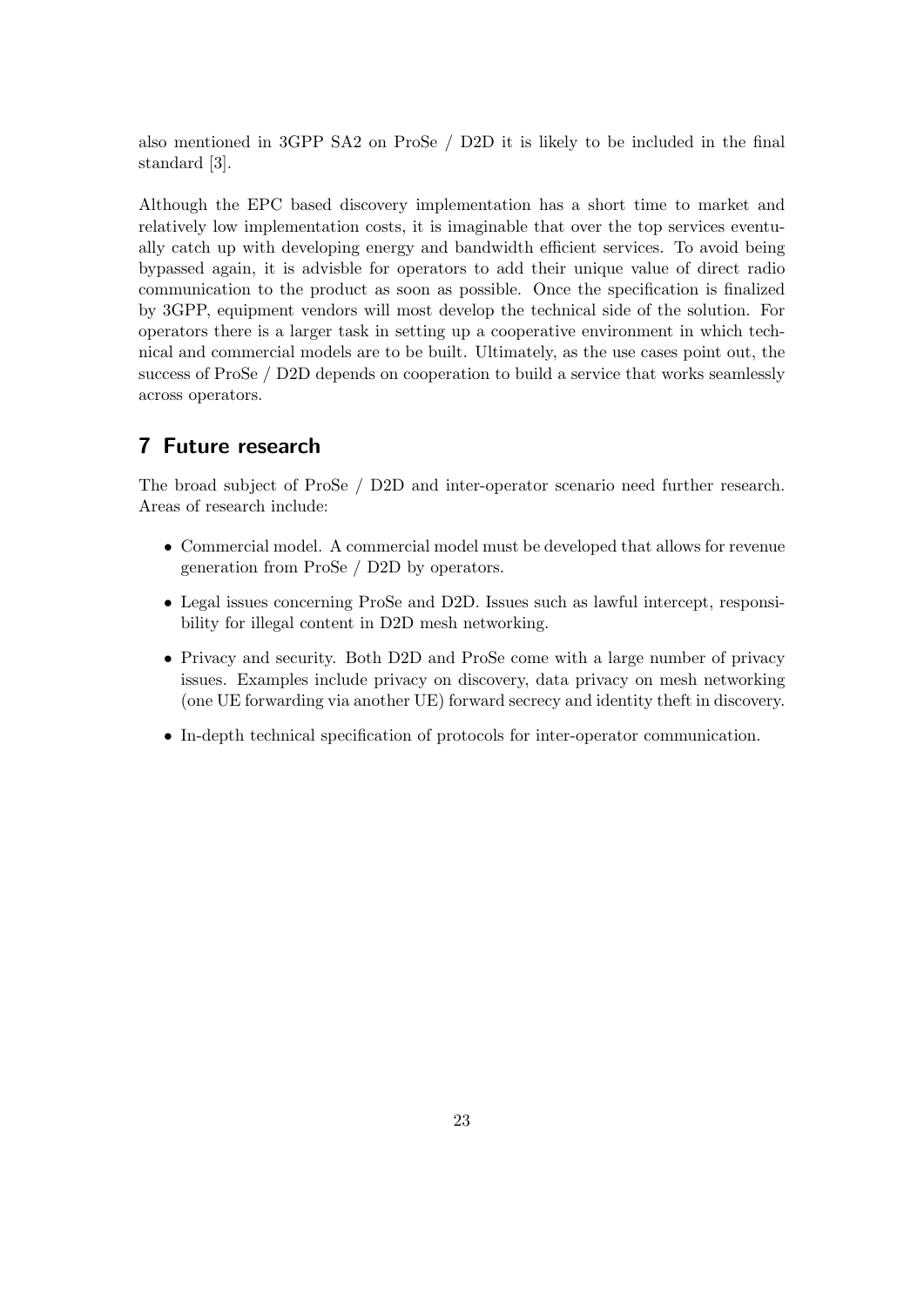## 8 References

- [1] The Third Generation Partnership Project (3GPP), 3GPP, http://www.3gpp.org
- [2] The Third Generation Partnership Project (3GPP), Study on LTE Device to Device Proximity Services (Release 12), http://www.3gpp.org/DynaReport/36843.htm Radio Aspects
- [3] The Third Generation Partnership Project (3GPP), Technical Specification Group Services and System Aspects; Proximity-based services (ProSe); Stage 2 (Release 12), http://www.3gpp.org/DynaReport/23303.htm
- [4] The Third Generation Partnership Project (3GPP), Technical Specification Group Radio Access Network; Evolved Universal Terrestrial Radio Access (E-UTRA); LTE Positioning Protocol (LPP); Stage 2 (Release 12), http://www.3gpp.org/ DynaReport/36355.htm
- [5] 3GPP, FCC selects LTE for USA Public Safety, http://www. 3gpp.org/news-events/12-news-events-others/press-clippings/ 1332-FCC-selects-LTE-for-USA-Public-Safety
- [6] Agentschap Telecom, Veiling 2,6 Ghz, http://www.agentschaptelecom.nl/ onderwerpen/openbare-netwerken/verdeling-landelijke-frequentieruimte/ veilingen/veiling-26-ghz
- [7] Agentschap Telecom, Resultaten multiband frequentieveiling, http://www.agentschaptelecom.nl/sites/default/files/ frequentieverdeling-na-veiling.pdf
- [8] Astely, D., Dahlman, E., Fodor, G., Parkvall, S., Sachs, J. (2013). LTE release 12 and beyond [accepted from open call]. Communications Magazine, IEEE, 51(7).
- [9] Asadi, A., Mancuso, V. (2013, November). On the compound impact of opportunistic scheduling and D2D communications in cellular networks. In Proceedings of the 16th ACM international conference on Modeling, analysis simulation of wireless and mobile systems (pp. 279-288). ACM
- [10] Asadi, A., Wang, Q., Mancuso, V. (2013). A survey on device-to-device communication in cellular networks. arXiv preprint arXiv:1310.0720.
- [11] Andrews, J. G., Buzzi, S., Choi, W., Hanly, S., Lozano, A., Soong, A. C., Zhang, J. C. (2014). What will 5G be?. arXiv preprint arXiv:1405.2957.
- [12] Bauke Schievink, Aantal klanten virtuele providers blijft stijgen, http://tweakers. net/nieuws/93438/aantal-klanten-virtuele-providers-blijft-stijgen.html
- [13] Boccardi, F., Heath Jr, R. W., Lozano, A., Marzetta, T. L., Popovski, P. (2013). Five Disruptive Technology Directions for 5G. arXiv preprint arXiv:1312.0229.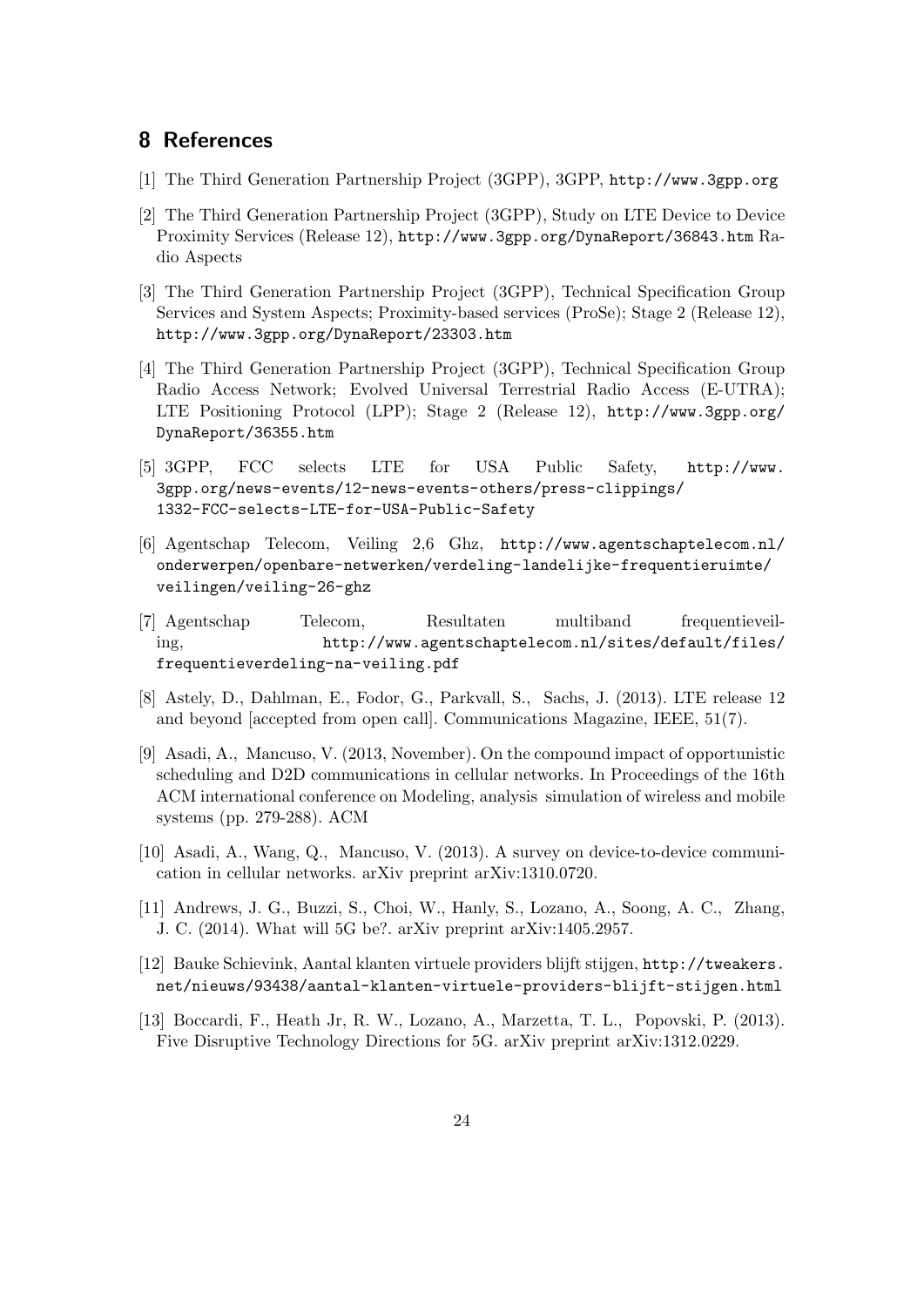- [14] Dutch government, Telecommunications law, http://wetten.overheid.nl/ BWBR0009994/geldigheidsdatum\_26-06-2014
- [15] Ericsson, Ericsson Location Based Services, http://www.ericsson.com/ ourportfolio/telecom-operators/location-based-services
- [16] GSM Association, Members, http://www.gsma.com/membership/our-members
- [17] Huawei, Future smartphone solution whitepaper, http://www.huawei.com/ilink/ en/download/HW\_194460
- [18] Internet Engineering Task Force, RFC 3761, http://tools.ietf.org/html/ rfc3761
- [19] Lin, X., Andrews, J. G., Ghosh, A., Ratasuk, R. (2013). An Overview on 3GPP Device-to-Device Proximity Services. arXiv preprint arXiv:1310.0116.
- [20] MarketWired, Huawei Selects TeleCommunication Systems' Xypoint Solutions Suite for Location-Based Services, http://www.marketwired.com/press-release/ Huawei-Selects-TeleCommunication-Systems-Xypoint-Solutions-Suite-Location-Based-NASDAO htm
- [21] Mascetti, S., Bettini, C., Freni, D., Wang, X. S., Jajodia, S. (2009, May). Privacyaware proximity based services. In Mobile Data Management: Systems, Services and Middleware, 2009. MDM'09. Tenth International Conference on (pp. 31-40). IEEE.
- [22] Peng, Y., Gao, Q., Sun, S., Yan-Xiu, Z. (2013, August). Discovery of device-device proximity: Physical layer design for D2D discovery. In Communications in China-Workshops (CIC/ICCC), 2013 IEEE/CIC International Conference on (pp. 176-181). IEEE.
- [23] Rode Schwarz, LTE Location Based Services Technology Introduction (2013), http://www.rohde-schwarz-wireless.com/documents/LTELBSWhitePaper\_ RohdeSchwarz.pdf
- [24] Raghothaman, B., Deng, E., Pragada, R., Sternberg, G., Deng, T., Vanganuru, K. (2013, January). Architecture and protocols for LTE-based device to device communication. In Computing, Networking and Communications (ICNC), 2013 International Conference on (pp. 895-899). IEEE.
- [25] Steinfield, C. (2004). The development of location based services in mobile commerce. In E-Life after the Dot Com Bust (pp. 177-197). Physica-Verlag HD.
- [26] Tehrani, M. N., Uysal, M., Yanikomeroglu, H. (2014). Device-to-device communication in 5G cellular networks: challenges, solutions, and future directions. Communications Magazine, IEEE, 52(5), 86-92.
- [27] Willaredt, J. (2011). WiFi and Cell-ID based positioning-protocols, standards and solutions. SNET Project WT.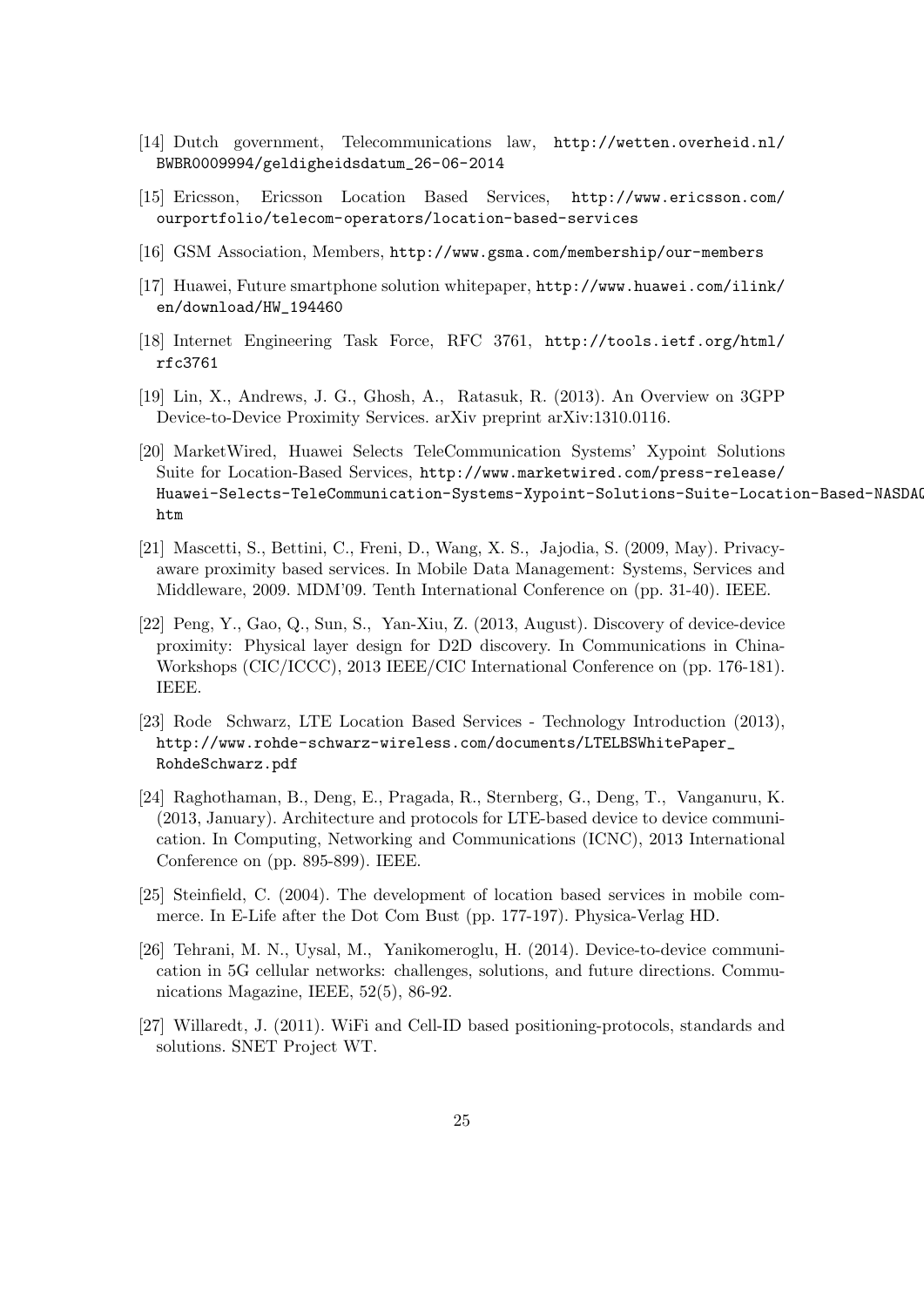[28] Zulhasnine, M., Huang, C., Srinivasan, A. (2010, October). Efficient resource allocation for device-to-device communication underlaying LTE network. In Wireless and Mobile Computing, Networking and Communications (WiMob), 2010 IEEE 6th International Conference on (pp. 368-375). IEEE. , 2010